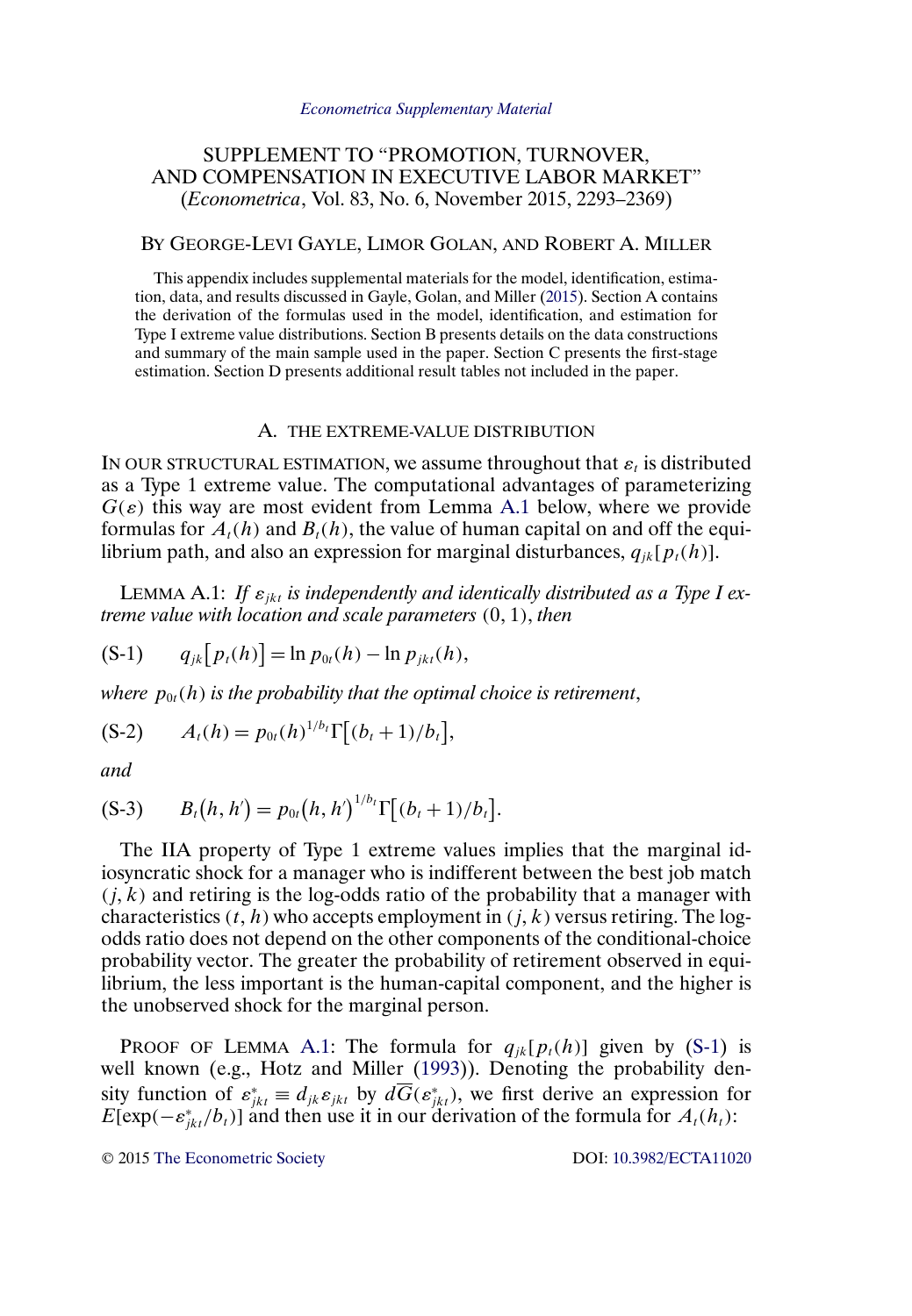1. For each  $(j, k, t)$ , denote the deterministic part of utility by

$$
(S-4) \qquad W_{jkt} \equiv \ln \alpha_{jkt} + (b_t - 1) \ln A_{t+1} [\overline{H}_{jk}(h)] + (b_t - 1) \log \{E_t[v_{jk,t+1}]\}.
$$

Then  $(j, k)$  is chosen at t if  $\varepsilon_{jkt} + W_{jkt}$  is maximal for all  $(j', k')$ . Let  $G(\varepsilon_{11t},\ldots,\varepsilon_{JKt})$  denote the probability distribution function for  $(\varepsilon_{11t},\ldots,\varepsilon_{JKt})$  $\varepsilon_{JKt}$ ) and  $G_{jk}(\varepsilon_{11t},\ldots,\varepsilon_{JKt})$  its derivative with respect to  $\varepsilon_{jkt}$ . Since  $G(\varepsilon_{11t},\ldots,\varepsilon_{JKt})$  $\varepsilon_{JKt}$ ) is the product of independently distributed standard Type 1 extremevalue probability distributions in our model,

$$
(S-5) \tG_{jk}(\varepsilon_{11t},\ldots,\varepsilon_{JKt})=\exp(-\varepsilon_{jkt})\prod_{(j',k')} \exp[-\exp(-\varepsilon_{j'k't})].
$$

Using the well-known fact that

$$
(S-6) \t W_{jkt} - W_{j'k't} = \log p_{jkt} - \log p_{j'k't},
$$

it now follows from (S-5) and (S-6) that

$$
\begin{aligned} \text{(S-7)} \qquad G_{jk}(\varepsilon_{jkt} + W_{jkt} - W_{11t}, \dots, \varepsilon_{jkt} + W_{jkt} - W_{JKt}) \\ &= \exp\bigl[-\varepsilon_{jkt} - \exp(-\varepsilon_{jkt} - \log p_{jkt})\bigr]. \end{aligned}
$$

From equation (S-4) and Theorem 4.2 in the main text, the conditional-choice probability for  $(j, k)$  can be expressed as

$$
(S-8) \t p_{jkt} = \int_{-\infty}^{\infty} G_{jk} (\varepsilon_{jkt} + W_{jkt} - W_{11t}, \ldots, \varepsilon_{jkt} + W_{jkt} - W_{JKt}) d\varepsilon_{jkt}.
$$

Hence, the probability density function of  $\varepsilon_{jk}^* \equiv d_{jk} \varepsilon_{jk}$  is a Type 1 extreme value with location parameter  $-\log p_{ikt}$  and unit scale parameter since

$$
d\overline{G}\left(\varepsilon_{jkt}^{*}\right)
$$
\n
$$
= p_{jkt}^{-1} \frac{\partial \int_{-\infty}^{\varepsilon_{jkt}^{*}} G_{jk}(\varepsilon_{jkt} + W_{jkt} - W_{11t}, \dots, \varepsilon_{jkt} + W_{jkt} - W_{JKt}) d\varepsilon_{jkt}}{\partial \varepsilon_{jkt}^{*}}
$$
\n
$$
= \exp\left[-\varepsilon_{jkt}^{*} - \log p_{jkt} - \exp\left(-\varepsilon_{jkt}^{*} - \log p_{jkt}\right)\right].
$$

To derive  $E[\exp(-\varepsilon_{jkt}^*/b_t)]$ , we draw from equations (15) and (17) of Chapter 21 of Johnston and Kotz [\(1970,](#page-24-0) pp. 277–278), who proved that the momentgenerating function for  $\varepsilon_{jkt}^*$  is

$$
E[\exp(te_{jkt}^*)] = \exp(-t \log p_{jkt}(h))\Gamma(1-t).
$$

<span id="page-1-0"></span>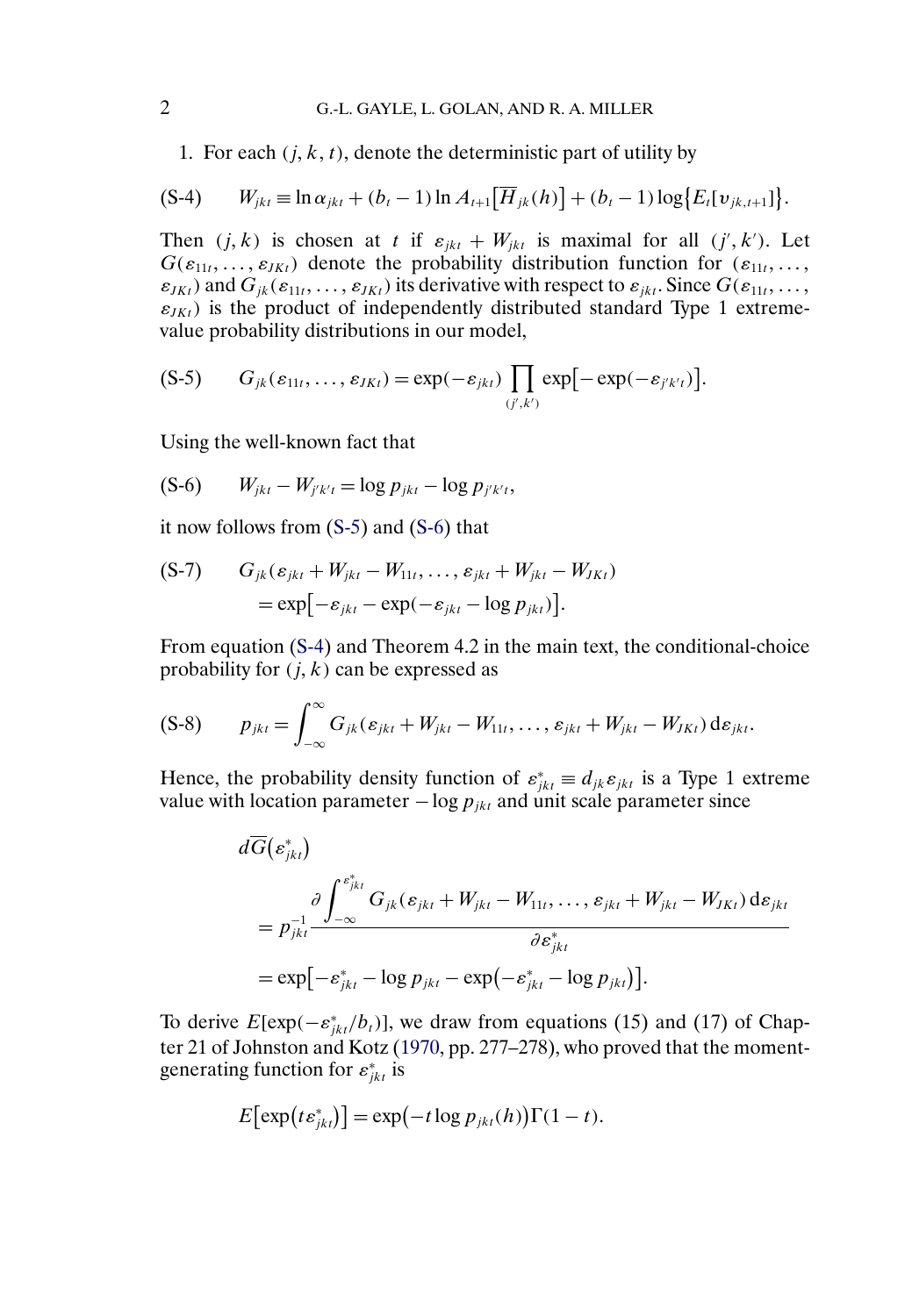<span id="page-2-0"></span>Setting  $t = -b_t^{-1}$ , this simplifies to

$$
\begin{aligned} \text{(S-9)} \qquad E\big[\exp\big(-\varepsilon_{jkt}^*/b_t\big)\big] &= \exp\big(\log p_{jkt}(h)^{1/b_t}\big)\Gamma\big[(b_t+1)/b_t\big] \\ &= p_{jkt}(h)^{1/b_t}\Gamma\big[(b_t+1)/b_t\big]. \end{aligned}
$$

2. Rearranging the participation constraint (4.15) in the main text and substituting for  $q_{ik}[\bar{p}_{t}(h)]$  from [\(S-1\)](#page-0-0), we obtain

$$
\begin{aligned} \text{(S-10)} \quad & \alpha_{jkt}(h)^{1/b} E_t[\mathbf{v}_{jk,t+1}]^{(b_t-1)/b_t} A_{t+1} \big[ \overline{H}_{jk}(h) \big]^{(b_t-1)/b_t} \\ &= \big[ p_{0t}(h) / p_{jkt}(h) \big]^{1/b_t} . \end{aligned}
$$

In the recursion for  $A_{t+1}(h, b_t)$  given in (4.14) in the main text, we now substitute for

$$
\alpha_{jkt}(h)^{1/b_t} E_t[v_{jk,t+1}]^{(b_t-1)/b_t} A_{t+1} [\overline{H}_{jk}(h)]^{(b_t-1)/b_t}
$$

using (S-10), and also for  $E[\exp(\epsilon_{jkt}^*/b_t)]$  using equation (S-9), to obtain

$$
A_t(h) = p_{0t}(h)^{1+1/b_t} \Gamma\left[\frac{b_t+1}{b_t}\right] + \sum_{j=1}^J \sum_{k=1}^K \left\{ p_{jkt}(h)^{1+1/b_t} \Gamma\left[\frac{b_t+1}{b_t}\right] \left[\frac{p_{0t}(h)}{p_{jkt}(h)}\right]^{1/b_t} \right\} = p_{0t}(h)^{1/b_t} \Gamma\left[\frac{b_t+1}{b_t}\right],
$$

as required.

3. To prove [\(S-3\)](#page-0-0), the formula for  $B_t(h, h')$ , we first note that if  $\varepsilon_{jkt}$  is independently and identically distributed as a Type I extreme value with location and scale parameters  $(0, 1)$ , then from  $(S-1)$  and  $(5.6)$  in the main text,

$$
(S-11) \tV'_{jkt}(h,h') = \left[\frac{p_{0t}(h,h')}{p_{jkt}(h,h')}\right]^{1/b_t}.
$$

Summing over  $(j, k)$  and rearranging, we obtain

$$
(S-12) \t p0t(h, h') = \left\{1 + \sum_{j=1}^{J} \sum_{k=1}^{K} [V'_{jkt}(h, h')]^{-1}\right\}^{-1}.
$$

Following the same logic used to derive (S-9), we can show, when shirking is an option and human capital is private information,

$$
(S-13) \t E_t\bigg[\exp\bigg(-\frac{\varepsilon^*_{jkt}}{b_t}\bigg)\bigg] = p_{jkt}(h,h')^{1/b} \Gamma\bigg(\frac{b_t+1}{b_t}\bigg).
$$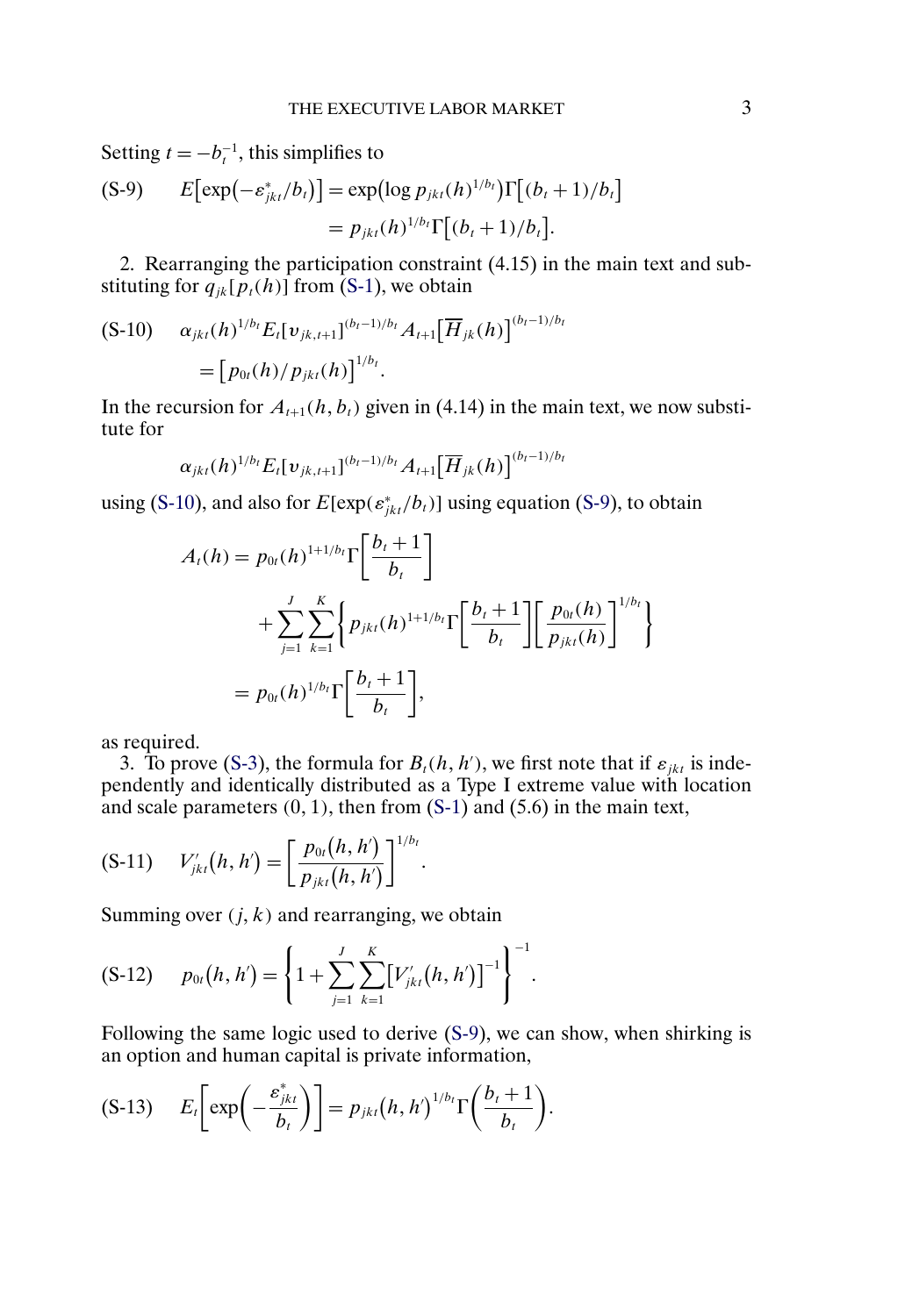Substituting [\(S-13\)](#page-2-0) along with the conditional-choice probability ratios [\(S-11\)](#page-2-0) and the retirement probability [\(S-12\)](#page-2-0) into (5.4) yields

$$
B_{t}(h, h') = p_{0t}(h, h')^{1+1/b_{t}} \Gamma\left(\frac{b_{t}+1}{b_{t}}\right)
$$
  
+ 
$$
\sum_{j=1}^{J} \sum_{k=1}^{K} \left[ p_{jkt}(h, h')^{1+1/b_{t}} \Gamma\left(\frac{b_{t}+1}{b_{t}}\right) \left[ \frac{p_{0t}(h, h')}{p_{jkt}(h, h')} \right]^{1/b_{t}} \right]
$$
  
= 
$$
p_{0t}(h, h')^{1/b_{t}} \Gamma\left[\frac{b_{t}+1}{b_{t}}\right],
$$

which simplifies to [\(S-3\)](#page-0-0).  $Q.E.D.$ 

# B. DATA SET

The data for our empirical study are compiled from three sources. The main data source is Standard & Poor's ExecuComp database, which contains annual records on 30,614 individual executives, itemizing their compensation and describing their titles. Each executive worked for one of the 2,818 firms comprising Standard & Poor's (composite) 500, MidCap, and SmallCap indices for at least one year spanning the period 1992 to 2006, which covers about 85 percent of the U.S. equities market. In the years for which we have observations, the executive was one of up to the top eight paid in the firm whose compensation was reported to the Securities and Exchange Commission (SEC). Data on the 2,818 firms for the ExecuComp database were supplemented by COMPUS-TAT North America database and monthly stock-price data from the Center for Research in Security Prices database. We also gathered background history for a subsample of 16,300 executives, recovered by matching the 30,614 executives from our COMPUSTAT database, using their full name, year of birth, and gender, with the records in Marquis Who's Who, which contains biographies of about 350,000 executives. The matched data provide us unprecedented access to detailed firm characteristics, including accounting and financial data, along with their managers' characteristics—namely, the main components of their compensation, including pension, salary, bonus, option, and stock grants plus holdings; their sociodemographic characteristics, including age, gender, education; and a comprehensive description of their career path sequence described by their annual transitions through the possible positions and firms.

## B.1. *Construction of Variables*

*Ranks*. In the paper, executive management is defined as an occupation of general managers in publicly traded firms whose compensation and financial assets in their employer firm are reported to the SEC. Although each firm is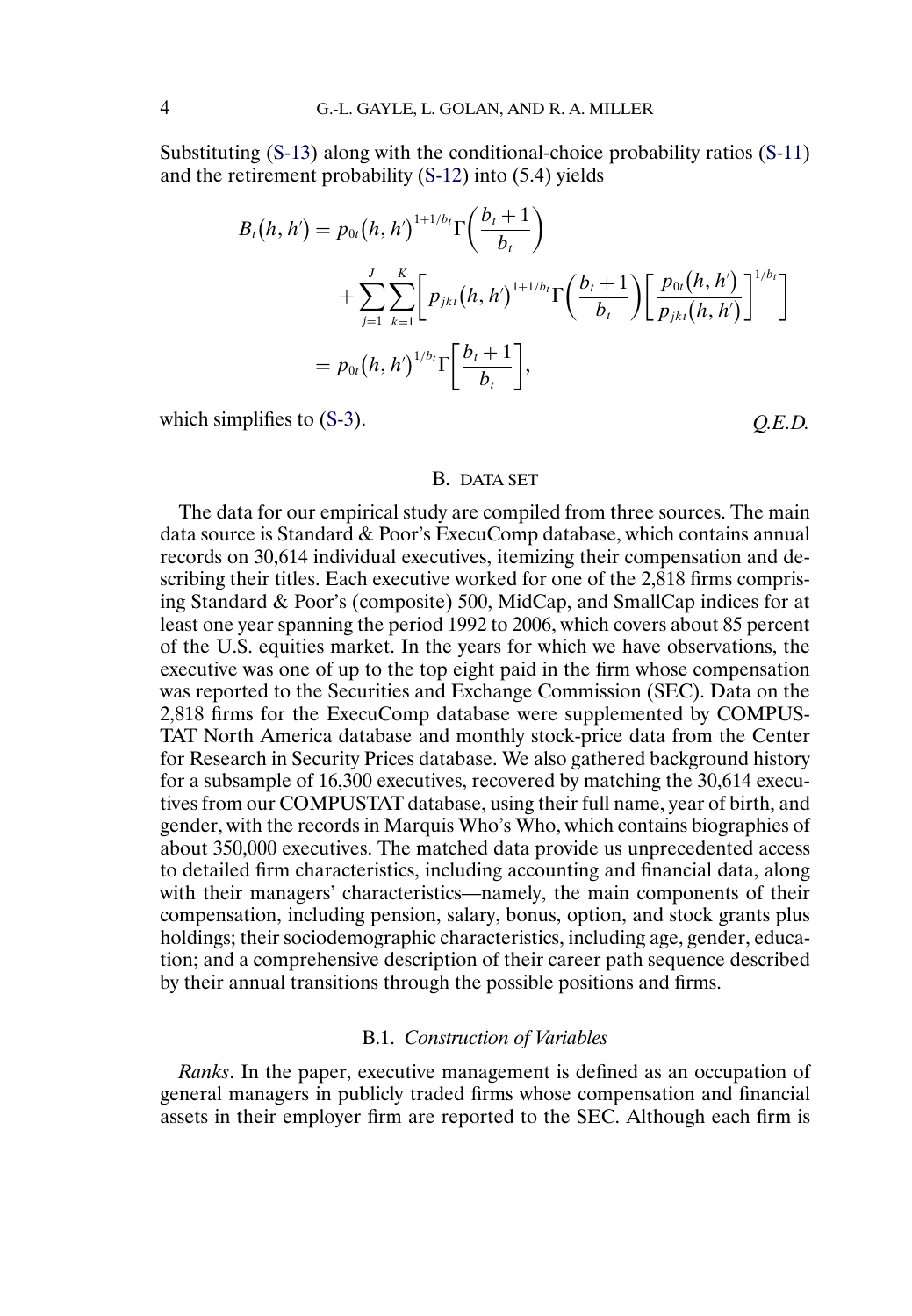<span id="page-4-0"></span>only required to report on its top five executives, the SEC accepts and publishes data from firms which provide the records on a greater number of employees, and most firms do. Using Standard & Poor's ExecuComp database, we coded the position of each executive in any given year with one of 35 abbreviated titles, forming the basis of the hierarchy from which the ranks are constructed. We define a career hierarchy as a rational (complete and transitive) ordering over a set of job titles based on transitions independent of compensation. (See Gayle, Golan, and Miller [\(2012\)](#page-24-0) for a detailed description of the titles and the construction of the hierarchy.) Applying this procedure, we consolidate the data into five ranks, Table [S-I](#page-5-0) lists the ranks and the corresponding titles. It is clear that Rank 1 consists roughly of chairman of the board of the company or chairman of a subsidiary who does not have any other executive position in the firm. Rank 2 consists of the CEO of the company, while Rank 3 consists mainly of chairman of the board of the company who holds some executive position in the company other than CEO. Rank 4 and Rank 5 consist of other lower-level executives. The first observation is that CEOs are not in Rank 1 but instead in Rank 2. This hierarchy is based on transitions and, therefore, reflects lifecycle considerations more than control.

*Total Compensation and Abnormal Return*. We followed Antle and Smith [\(1985\)](#page-24-0), Hall and Liebman [\(1998\)](#page-24-0), Margiotta and Miller [\(2000\)](#page-24-0), and Gayle and Miller [\(2009\)](#page-24-0) by using total compensation to measure executive compensation. Total compensation is the sum of salary and bonus, the value of restricted stocks and options granted, the value of retirement and long-term compensation schemes, plus changes in wealth from holding firm options, and changes in wealth from holding firm stock relative to a well-diversified market portfolio. Changes in wealth from executive holding firm stock and options reflect the costs a manager incurs from not being able to fully diversify his wealth portfolio because of restrictions on stock and option sales. When forming their portfolio of real and financial assets, managers recognize that part of the return from their firm-denominated securities should be attributed to aggregate factors, so they reduce their holdings of other stocks to neutralize those factors. Hence, the change in wealth from holding their firms' stock is the value of the stock at the beginning of the period multiplied by the abnormal return—defined as the residual component of returns that cannot be priced by aggregate factors the manager does not control.

*Bond Prices*. We follow Gayle and Miller [\(2009\)](#page-24-0) when constructing our bondprice series. The data come from the Federal Reserve Economic Database (FRED) and are based on Treasury bills with maturities of 1, 2, 3, 5, 7, 10, 20, and 30 years. For each date,  $\tau$ , we impute a yield curve using the data on newly issued bonds for various maturities, using a cubic spline for each date– maturity combination in the data. Using these imputed yields, we construct the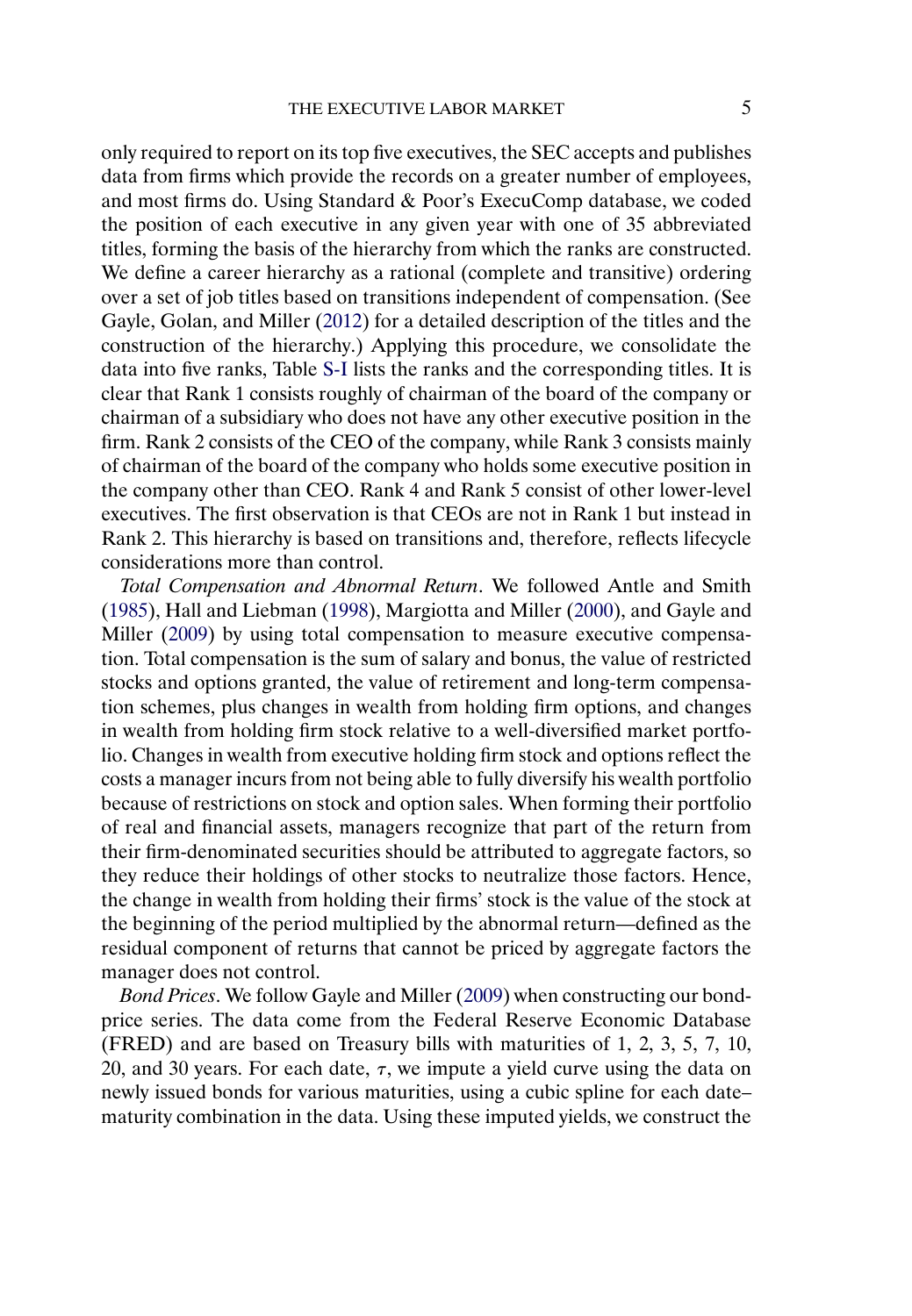<span id="page-5-0"></span>

|      | <b>TABLE S-I</b>                                                                                                                                                                                                                                                                                                                                                                                                                                                                                                                                                                                                                                                                                                                                                                                                                                                                                                                                                                                                                                                 |                     |
|------|------------------------------------------------------------------------------------------------------------------------------------------------------------------------------------------------------------------------------------------------------------------------------------------------------------------------------------------------------------------------------------------------------------------------------------------------------------------------------------------------------------------------------------------------------------------------------------------------------------------------------------------------------------------------------------------------------------------------------------------------------------------------------------------------------------------------------------------------------------------------------------------------------------------------------------------------------------------------------------------------------------------------------------------------------------------|---------------------|
|      | <b>TITLES AND RANKS</b>                                                                                                                                                                                                                                                                                                                                                                                                                                                                                                                                                                                                                                                                                                                                                                                                                                                                                                                                                                                                                                          |                     |
| Rank | Title(s)                                                                                                                                                                                                                                                                                                                                                                                                                                                                                                                                                                                                                                                                                                                                                                                                                                                                                                                                                                                                                                                         |                     |
| 1    | Chairman of the Board & Vice Chairman of the Board; Chairman of the Board of a subsidiary or region & CEO of subsidiary or region;<br>Chairman of a subsidiary or region & Vice Chairman of a subsidiary or region; Chairman of the Board & Executive of a subsidiary or<br>region                                                                                                                                                                                                                                                                                                                                                                                                                                                                                                                                                                                                                                                                                                                                                                               |                     |
| 2    | Chairman & President & CEO of the company, CEO of the company                                                                                                                                                                                                                                                                                                                                                                                                                                                                                                                                                                                                                                                                                                                                                                                                                                                                                                                                                                                                    |                     |
| 3    | President & Chief Operating Officer of the company; Chairman of the Board & Chief Financial Officer of the company; Chairman of<br>the Board & Executive Vice President of the company; Chairman of the Board and Chief Operating Officer of the company                                                                                                                                                                                                                                                                                                                                                                                                                                                                                                                                                                                                                                                                                                                                                                                                         | Ţ                   |
| 4    | Executive Vice President of the company; Executive Vice President and Chief Operating Officer of the company; Executive Vice Presi-<br>dent and Chief Financial Officer of the company; Chief Operating Officer of the company; President of a subsidiary or region; Executive<br>Vice President & Other Executive <sup>a</sup> of the company; President of a subsidiary or region & Executive Vice President of the company;<br>Executive Vice President of the company & Chief Operating Officer of a subsidiary or region; President and CEO of a subsidiary or<br>region; President and Chief Operating Officer of a subsidiary or region; President & Executive Vice President of the company; CEO of<br>a subsidiary or region & Executive Vice President of the company; Senior Vice President of the company                                                                                                                                                                                                                                            | OLAN,<br><b>CNN</b> |
| 5    | Vice President of the company; Senior Vice President and other executive <sup>a</sup> of the company; Vice President & other executive <sup>a</sup> of the<br>company; Chief Financial Officer & other executive <sup>a</sup> of the company; Senior Vice President & Chief Financial Officer of the company;<br>Senior Vice President & Chief Operating Officer of the company; Senior Vice President of the company & President of a subsidiary or<br>region; President & other executive <sup>a</sup> of the company; Senior Vice President of the company & CEO of a subsidiary or region; CEO of<br>a subsidiary or region & other executive <sup>a</sup> of the company; Chief Operating Officer of a subsidiary or region; Vice President & Chief<br>Operating Office of the company; Vice President of the company & President of a subsidiary or region; Vice President of the company<br>& CEO of a subsidiary or region; Vice President of the company & Chief Operating Officer of a subsidiary or region; Chief Financial<br>Officer of the company | ĸ.<br>TIM<br>识      |

 $\rm{^aO}$ ther executive includes titles that did not occur often enough to warrant their own category and hence were grouped together. These include, but are not limited to, General Counsel, Chief Technology Officer, Chief Information Officer, Chief Marketing Officer, and Consultant.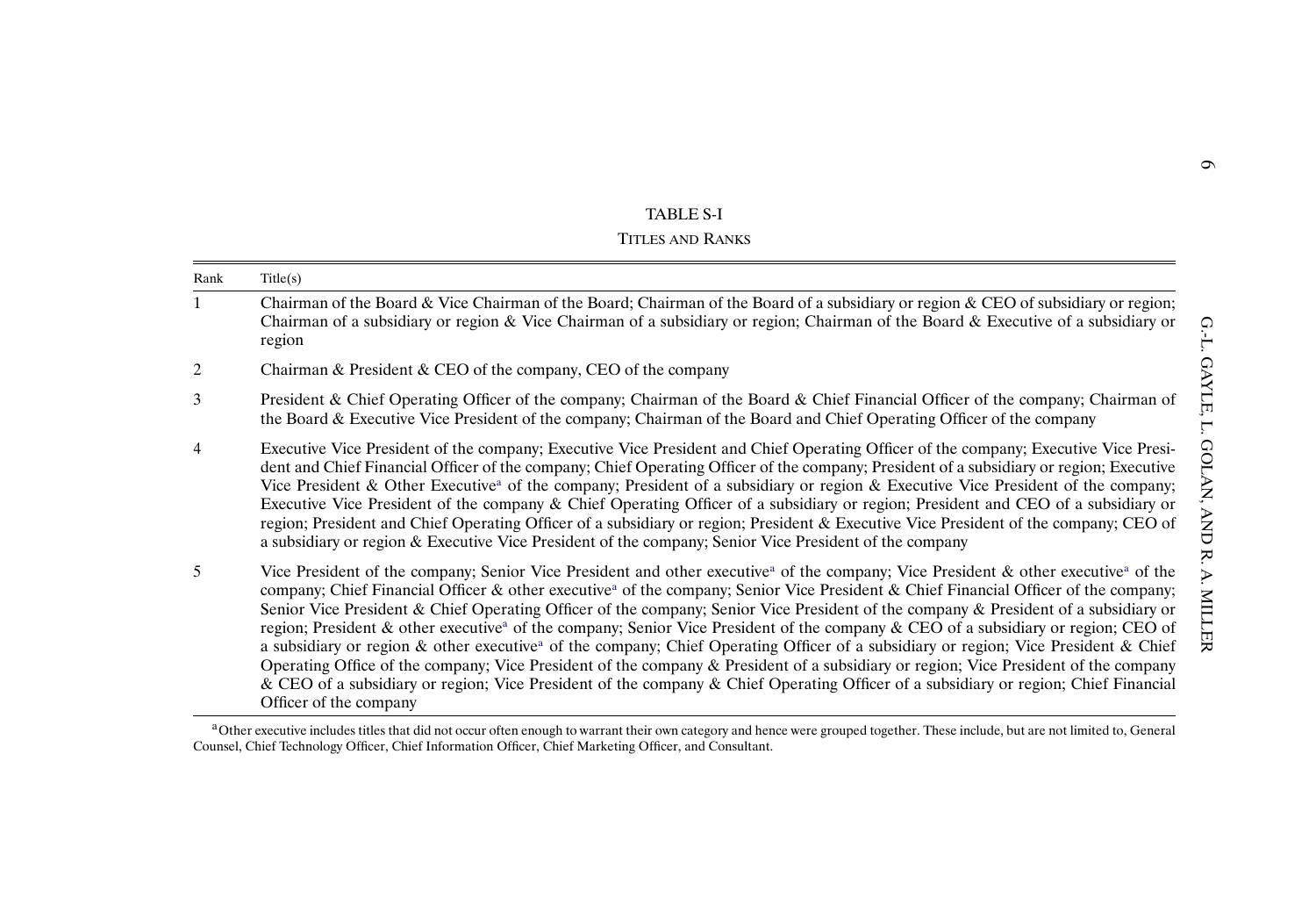bonds for each date. By definition, the price of a bond,  $b_{it}$ , purchased at period  $\tau$  and maturing at date  $\tau + j$ , can be expressed as

$$
(S-14) \t b_{jt} = \sum_{s=0}^{\tau+j} \prod_{i=1}^{s} (1 + r_{i\tau})^{-1},
$$

where  $r_{i\tau}$  is the marginal yield from lengthening the bond one period by extending the maturity date from  $\tau + j$  to  $\tau + j + 1$ . We do not have data on Treasury Bills with maturities greater than 30 years, so we assume that the marginal annuitized yield rate for any bond maturing in more than 30 years is the same as the 30-year rate:

$$
(S-15) \t b_{j\tau} = \sum_{s=0}^{\tau+j} \prod_{i=1}^{s} (1+r_{i\tau})^{-1} = \sum_{s=0}^{\tau+30} \prod_{i=1}^{s} (1+r_{i\tau})^{-1} + \frac{1}{r_{30,\tau}} \prod_{i=1}^{30} (1+r_{i\tau})^{-1}.
$$

For each date  $\tau$ , we impute a yield curve using the data on newly issued bonds for various maturities, using a cubic spline for date–maturity combinations in the data, to estimate  $\hat{r}_{i\tau}$  for each date  $\tau$  and for all  $i \in \{1, \ldots, 30\}$ .

*Sector and Firm Size*. Most of the executives' and firms' characteristics in the subsample of matched data require no (further) explanation but the construction of several variables merit some remarks. The sample of firms was initially partitioned into three industrial sectors by GICS code. The first is primary and includes firms in energy (GICS:1010), materials (1510), industrials  $(2010, 2020, \text{ and } 2030)$ , and utilities  $(5510)$ . The next, consumer goods, comprises firms from consumer discretionary (2510, 2520, 2530, 2540, and 2550), and consumer staples (3010, 3020, and 3030). Firms in health care (3510, 3520), financial services (4010, 4020, 4030, and 4040), and information technology and telecommunication services (410, 4520, 4030, 4040, and 5010) make up the services sector.

We classified firms into three sizes—large, medium-sized, and small—based on the value of their assets and number of employees over the sample period. A firm is classified as large if both its asset value and its number of employees are above the median for its sector over the sample period and as small if both its asset value and number of employees are below the median for its sector over the sample. All other firms are classified as medium-sized.

*Interlock and Large Insider Board*. Following the literature on corporate governance, we construct two measures of good governance and executive power. The first measure—interlocked—is at the executive level. A executive is classified as interlocked if at least one of the following is true:

(a) The executive serves on the board committee that makes his compensation decisions.

(b) The executive serves on the board (and possibly compensation committee) of another company that has an executive officer serving on the compensation committee of the indicated executive's company.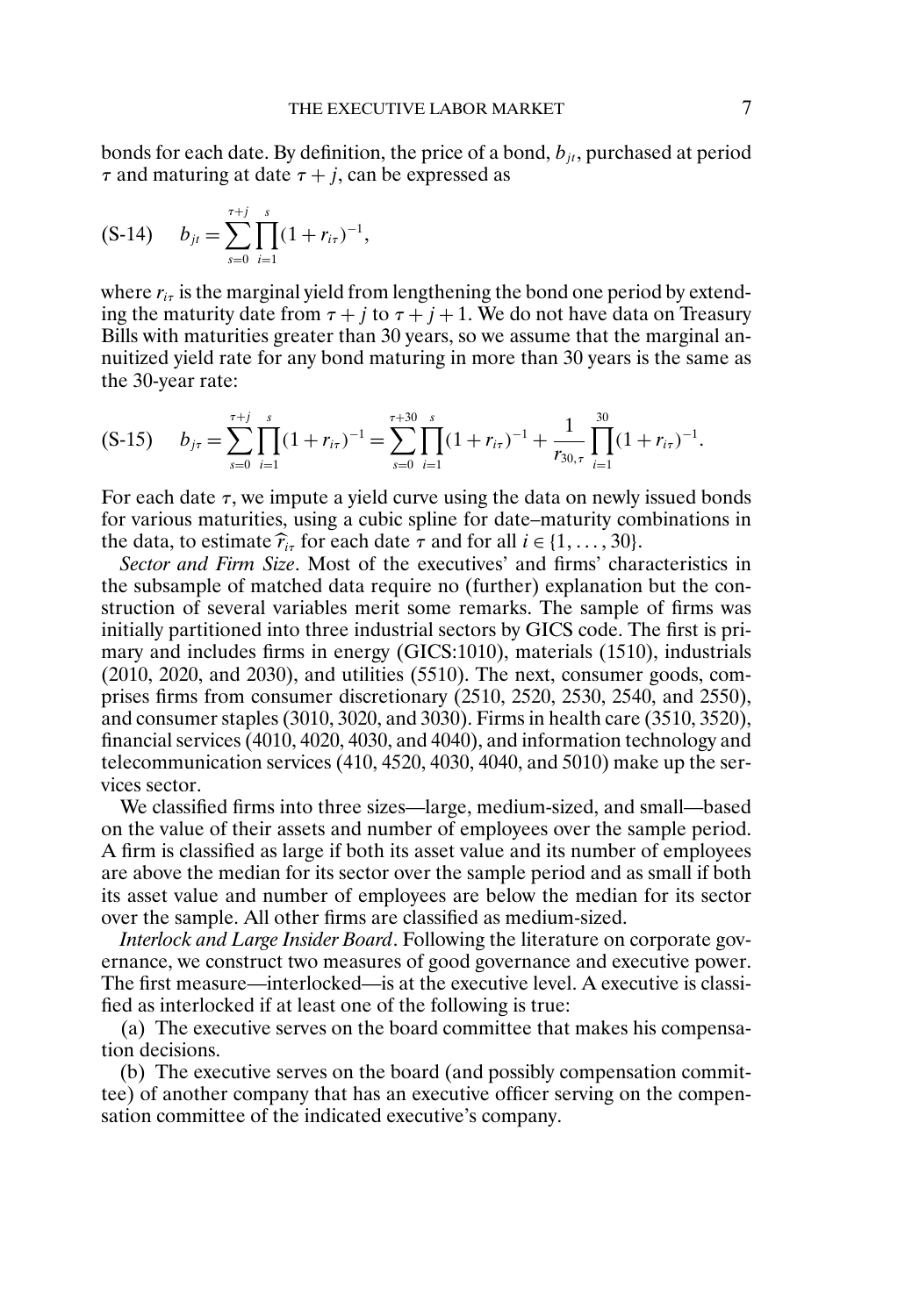(c) The executive serves on the compensation committee of another company that has an executive officer serving on the board (and possibly compensation committee) of the indicated executive's company.

The second measure is at the company level: the number of its own executives that serve on its board of directors. This measure is constructed from the variables reported in Standard & Poor's ExecuComp database indicating whether or not a given executive is a member of the board of directors. From these data, we created a variable for the number of insiders on the board of directors and we classified a company as having a large insider board if the number of insiders on its board is above the median for its sector and firm size over the sample.

*Definition of the Outside Option*. For the purposes of this study, we define executive management as an occupation of general managers in publicly traded firms whose compensation and financial assets in their employer firm are reported to the Securities and Exchange Commission. Recall that although each firm is required only to report on its top five executives, the SEC accepts and publishes data from firms which provide the records on a greater number of employees, and most firms do. For all such firms, the SEC requirement is not a binding constraint, but a device to help the firms establish and maintain credibility with their shareholders and bondholders. Like any tightly defined occupation, executive management is porous. People become executive managers through promotion within the firm or from another publicly traded company, by transferring from a privately held company or a nonprofit organization, or by coming out of retirement. They exit from executive management by retiring, by accepting less prestigious and less well-paid positions within management (having been overtaken by other executives within the company and sidelined without a title change or summarily demoted), by transferring to an organization not listed on an exchange (such as starting a sole proprietorship), or entering another occupation (such as one that makes more use of previously acquired professional qualifications).

We construct a sample measure of this population-exit variable that captures the above types of exit from executive management. As such, we define our outside option called exit as an absorbing state so executives who leave all our data sets and do not return for four years are classified as exited. Note that the following are not classified as exited by our measure: Executives disappearing because the firm becomes a nonpublicly traded company, the firm is dropped from the COMPUSTAT data sets, the company merges with another company and does not exist any more, or the firm goes completely out of business, as well as executives who exit the sample in the last four years of the sample. Less than 1 percent of those who leave for more than three years ever show up again in our data sets. As such, we are confident we do not have a right-censuring problem.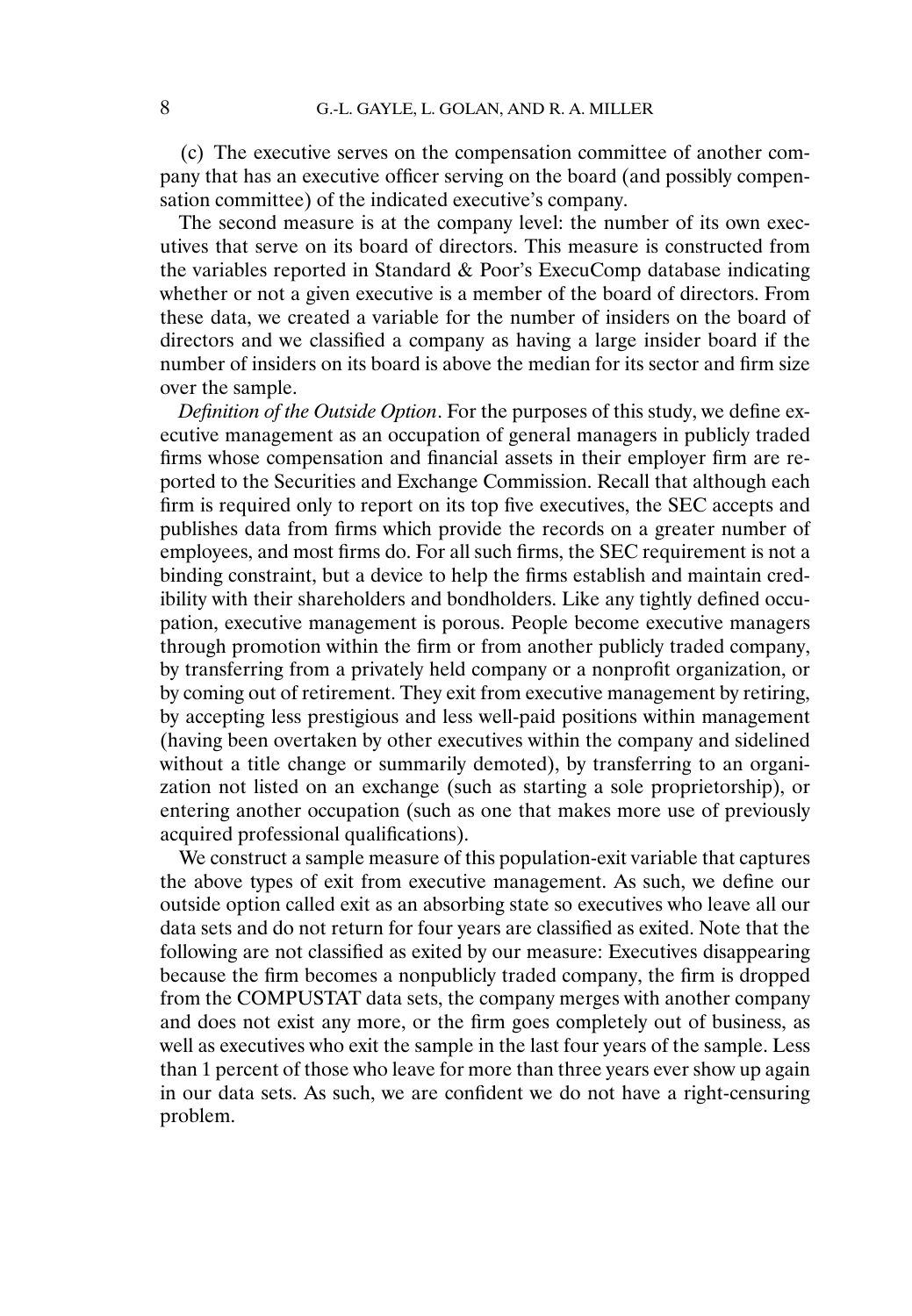# THE EXECUTIVE LABOR MARKET 9

# B.2. *Characteristics of Data*

Table [S-II](#page-9-0) presents the main characteristics of our sample by firm type. Although we report on between five and eight executives per firm, many have more than one manager in some ranks and none in others. For example, a typical small firm has one person in Rank 2 (who is both CEO and President), and four others at one other of Ranks 4 or 5, which explains why only a tiny proportion, 0.03, are in Rank 1. Rank 4 is the mode followed by Rank 2. The exit rate is between 12 percent and 15 percent per year, but the turnover rate is much lower, about 2 percent to 3 percent per year. Executives average between 51 and 54 years old and on average have about 13 to 14 years' firm tenure. They average about 17 years of executive experience. Female executives comprise about 4 percent of the sample and are more concentrated in the consumergoods sector. Just under half of all executives are on the board of directors, but only 3 percent are interlocked. About 80 percent of executives graduated from college and about 20 percent have an MBA. The firm-size differences are noteworthy. On average, large firms in our sample have 50 times more assets than small firms, 19 times the equity value, 13 times as many employees, and the variation in the size of large firms relative to that of small firms is even greater. Total compensation averages between \$1.5 and \$4.5 million, with executives in the service sector at the upper end of that range, and salary comprising only about 20 percent of the total. Compensation increases substantially with firm size, as does its variability. The difference in average compensation of executives across the number of insiders on the firm's board is not significant, although executives working for firms with a small number of board members receive a lower proportion of their total compensation in salary.

# C. FIRST-STAGE ESTIMATION

Our economic model is embedded in a dynamic system that tracks the manager's employer, rank within the firm, and compensation, given personal background. The state space for the dynamic system is the Cartesian product of the manager's age, t, and personal background,  $h_t \in \{1, ..., H\}$ , at the beginning of each period; a vector that includes last period's employer firm,  $j_{t-1}$  ∈ {1, ..., 36}, management rank last period,  $k_{t-1}$  ∈ {0, 1, ..., 5}, and fixed components (such as cohort, gender, and education); and other variable components (such as measures of executive experience). To capture aggregate conditions, we also include bond prices in our framework. However, where possible, we suppress them in the notation. We assume throughout that—given the manager's job-match selection,  $(j, k)$ , at age t—human capital is updated deterministically, denoted by  $h_{t+1} \equiv H_{ik}(h_t)$ . Job matches follow a stochastic law of motion: We denote by  $p_{jkt}(h_t)$  the probability of choosing job match  $(j, k)$ at age  $t$ , conditional on human capital at the beginning of the period,  $h_t$ . The conditional exit probability,  $p_{0t}(h_t)$ , is defined similarly.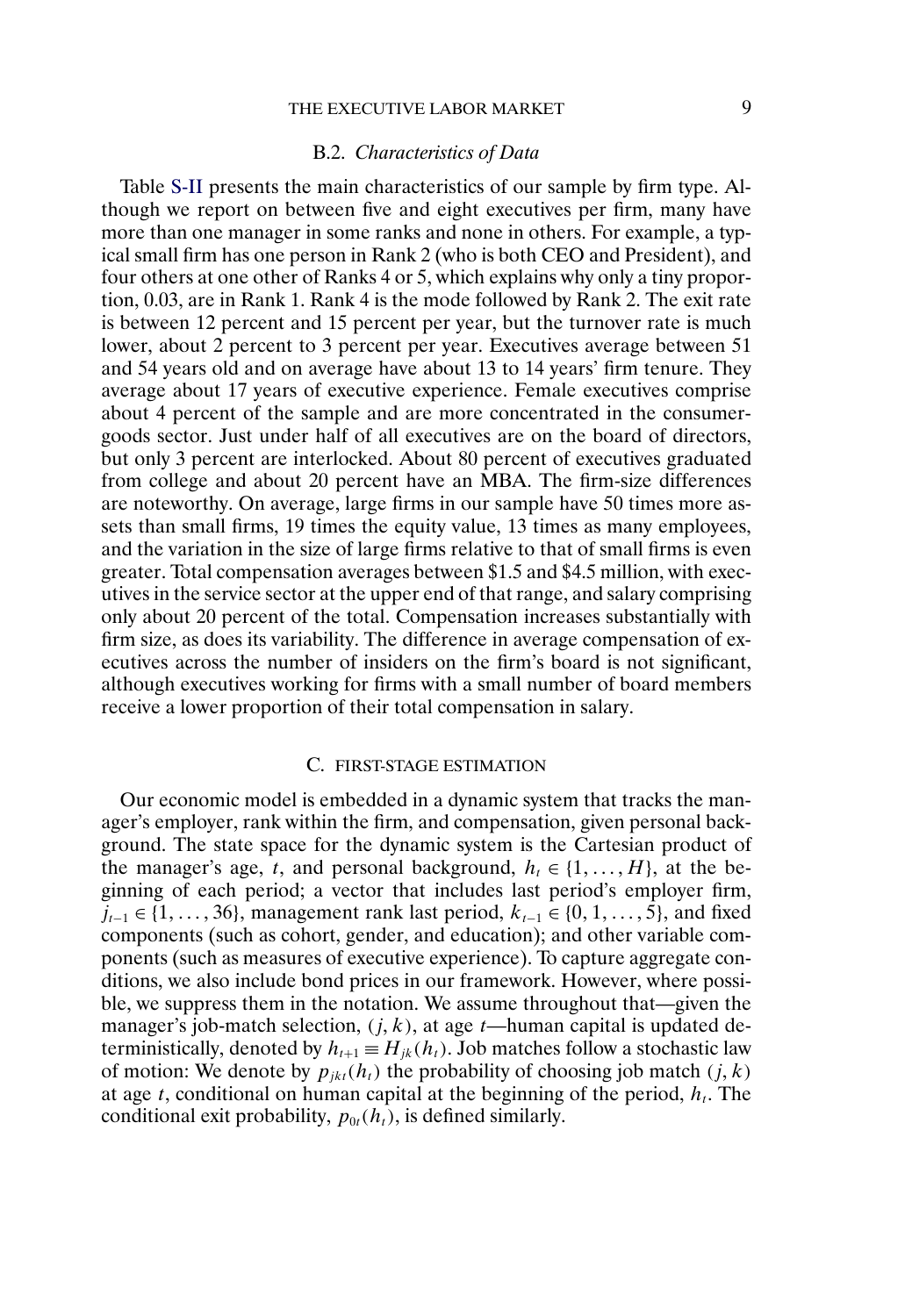<span id="page-9-0"></span>

|                  |                    |         |                           | TABLE S-II<br>SAMPLE CHARACTERISTICS BY FIRM TYPE <sup>a</sup> |         |           |         |                   |        |
|------------------|--------------------|---------|---------------------------|----------------------------------------------------------------|---------|-----------|---------|-------------------|--------|
|                  |                    |         | <b>Industrial Sectors</b> |                                                                |         | Firm Size |         | Insiders on Board |        |
|                  | <b>Full Sample</b> | Service | Primary                   | Consumer                                                       | Large   | Medium    | Small   | Large             | Small  |
| Variable         | (1)                | (2)     | (3)                       | (4)                                                            | (5)     | (6)       | (7)     | (8)               | (9)    |
| Rank 1           | 0.06               | 0.05    | 0.05                      | 0.07                                                           | 0.08    | 0.05      | 0.03    | 0.08              | 0.03   |
| Rank 2           | 0.28               | 0.28    | 0.30                      | 0.29                                                           | 0.25    | 0.30      | 0.30    | 0.27              | 0.29   |
| Rank 3           | 0.07               | 0.08    | 0.07                      | 0.09                                                           | 0.09    | 0.07      | 0.06    | 0.09              | 0.06   |
| Rank 4           | 0.37               | 0.38    | 0.35                      | 0.38                                                           | 0.40    | 0.39      | 0.32    | 0.37              | 0.37   |
| Rank 5           | 0.21               | 0.21    | 0.23                      | 0.17                                                           | 0.17    | 0.19      | 0.29    | 0.18              | 0.25   |
| Exit             | 0.13               | 0.14    | 0.12                      | 0.13                                                           | 0.12    | 0.12      | 0.15    | 0.12              | 0.13   |
| Turnover         | 0.02               | 0.03    | 0.02                      | 0.03                                                           | 0.03    | 0.02      | 0.02    | 0.02              | 0.03   |
| No College       | 0.19               | 0.18    | 0.16                      | 0.24                                                           | 0.16    | 0.21      | 0.21    | 0.20              | 0.17   |
| <b>Bachelors</b> | 0.81               | 0.82    | 0.84                      | 0.76                                                           | 0.84    | 0.79      | 0.79    | 0.80              | 0.83   |
| <b>MBA</b>       | 0.23               | 0.24    | 0.23                      | 0.22                                                           | 0.27    | 0.21      | 0.19    | 0.22              | 0.24   |
| MS/MA            | 0.20               | 0.23    | 0.20                      | 0.16                                                           | 0.18    | 0.18      | 0.23    | 0.19              | 0.21   |
| PhD              | 0.19               | 0.19    | 0.21                      | 0.15                                                           | 0.19    | 0.19      | 0.18    | 0.18              | 0.19   |
| Female           | 0.04               | 0.04    | 0.03                      | 0.06                                                           | 0.04    | 0.05      | 0.04    | 0.04              | 0.05   |
| Execdir          | 0.41               | 0.45    | 0.47                      | 0.51                                                           | 0.40    | 0.43      | 0.40    | 0.50              | 0.31   |
| Interlocked      | 0.03               | 0.03    | 0.03                      | 0.03                                                           | 0.02    | 0.03      | 0.03    | 0.04              | 0.02   |
| Age              | 52.31              | 51.97   | 53.97                     | 52.95                                                          | 52.82   | 52.26     | 51.66   | 52.70             | 51.90  |
|                  | (8.45)             | (8.36)  | (7.92)                    | (8.32)                                                         | (7.82)  | (8.67)    | (9.02)  | (8.48)            | (8.39) |
| Tenure           | 13.62              | 13.49   | 14.53                     | 14.02                                                          | 13.13   | 13.89     | 14.01   | 14.20             | 13.01  |
|                  | (10.11)            | (9.67)  | (10.61)                   | (10.16)                                                        | (10.09) | (9.91)    | (10.20) | (10.35)           | (9.81) |
| Exec. Exp.       | 16.60              | 16.70   | 17.26                     | 17.37                                                          | 15.81   | 17.12     | 17.21   | 16.93             | 16.25  |
|                  | (10.09)            | (10.09) | (9.87)                    | (10.00)                                                        | (9.64)  | (10.30)   | (10.38) | (10.19)           | (9.97) |
| <b>NBE</b>       | 0.90               | 0.93    | 0.89                      | 0.82                                                           | 0.77    | 0.91      | 1.08    | 0.85              | 0.95   |
|                  | (1.30)             | (1.31)  | (1.30)                    | (1.23)                                                         | (1.18)  | (1.30)    | (1.43)  | (1.28)            | (1.33) |
| <b>NAE</b>       | 0.84               | 0.84    | 0.85                      | 0.87                                                           | 0.82    | 0.83      | 0.86    | 0.79              | 0.88   |
|                  | (1.34)             | (1.32)  | (1.34)                    | (1.40)                                                         | (1.31)  | (1.35)    | (1.38)  | (1.32)            | (1.37) |

(*Continues*)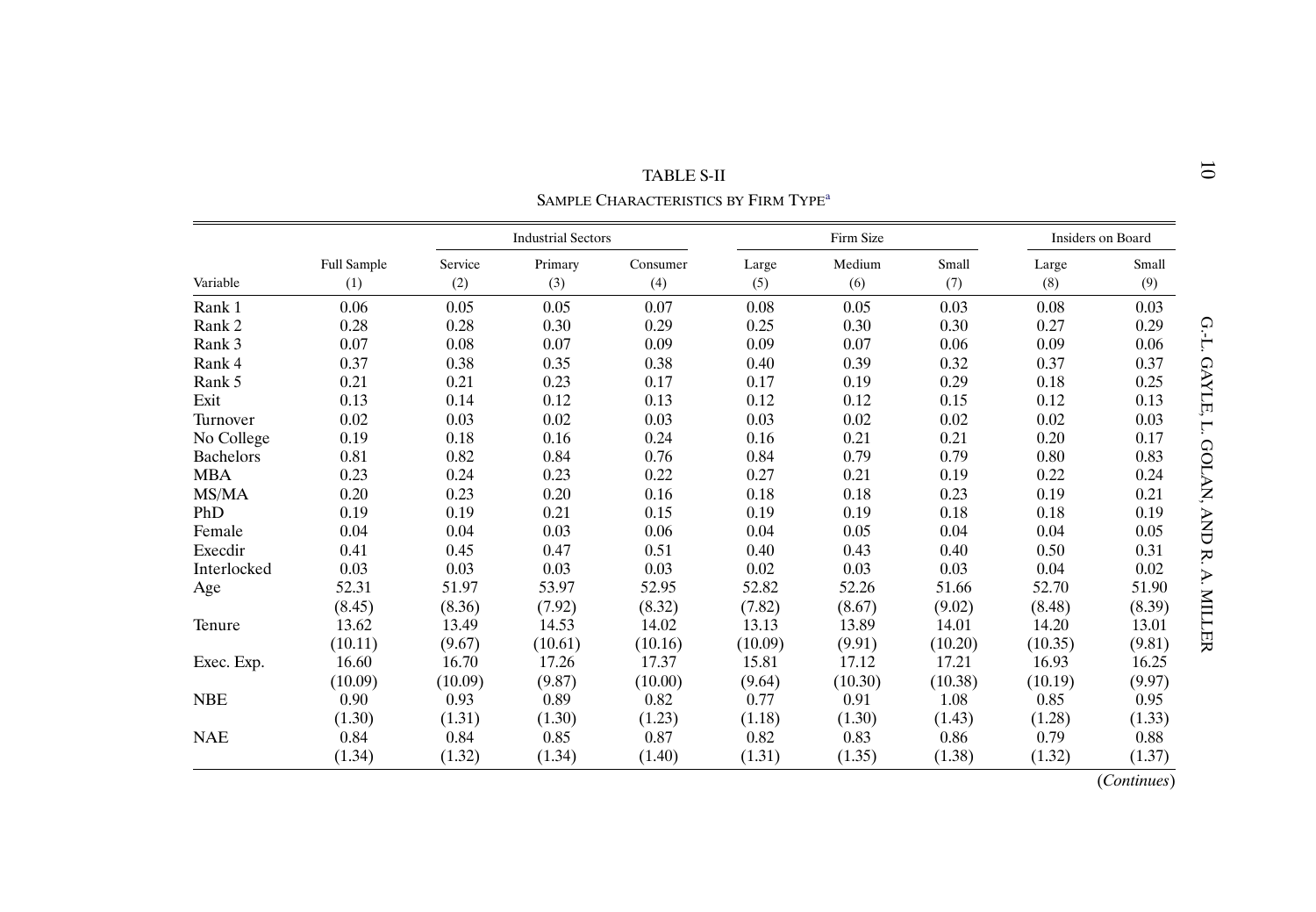<span id="page-10-0"></span>

|                |                    |            | <b>Industrial Sectors</b> |           |           | Firm Size | Insiders on Board |           |           |
|----------------|--------------------|------------|---------------------------|-----------|-----------|-----------|-------------------|-----------|-----------|
| Variable       | <b>Full Sample</b> | Service    | Primary                   | Consumer  | Large     | Medium    | Small             | Large     | Small     |
|                | (1)                | (2)        | (3)                       | (4)       | (5)       | (6)       | (7)               | (8)       | (9)       |
| Ab. Return     | $-0.02$            | 0.02       | $-0.04$                   | $-0.05$   | $-0.03$   | $-0.02$   | $-0.02$           | $-0.02$   | $-0.03$   |
|                | (0.53)             | (0.66)     | (0.44)                    | (0.49)    | (0.42)    | (0.53)    | (0.66)            | (0.53)    | (0.53)    |
| Assets         | 17,827             | 23,826     | 9,472                     | 7,945     | 37,427    | 4,531     | 700               | 23,034    | 12,255    |
|                | (76, 423)          | (102, 268) | (33,105)                  | (29,092)  | (112,077) | (7,640)   | (593)             | (94, 455) | (49, 841) |
| Employees      | 22.93              | 15.21      | 19.40                     | 38.21     | 43.82     | 11.12     | 2.62              | 24.87     | 20.84     |
|                | (52.80)            | (33.50)    | (44.40)                   | (77.40)   | (69.00)   | (36.20)   | (2.30)            | (58.80)   | (45.30)   |
| Equity         | 3,018              | 3,440      | 2,667                     | 2,298     | 6,022     | 1,071     | 321.6             | 3,611     | 2,384     |
|                | (8,020)            | (8,902)    | (7,082)                   | (6,250)   | (11, 354) | (1,347)   | (288)             | (9,688)   | (5,654)   |
| Salary         | 477                | 487        | 501                       | 576       | 614       | 429       | 332               | 506       | 448       |
|                | (329)              | (311)      | (313)                     | (388)     | (381)     | (260)     | (203)             | (360)     | (289)     |
| Compensation   | 2,551              | 4,487      | 2,367                     | 2,537     | 3,612     | 2,077     | 1,499             | 2,536     | 2,566     |
|                | (18, 323)          | (23,380)   | (12, 857)                 | (19, 124) | (22, 197) | (15,401)  | (14,212)          | (19,718)  | (16,737)  |
| $\overline{N}$ | 60,300             | 20,302     | 21,089                    | 18,190    | 26,581    | 15,209    | 18,510            | 31,268    | 29,100    |

TABLE S-II—*Continued*

<sup>a</sup>Standard deviation in parentheses; Asset and Equity are measured in millions of 2006 US\$; Compensation and Salary are measured in thousands of 2006 US\$; Employees is measured in thousands; Tenure and Executive Experience (Exec. Exp.) measured in years; NBE (NAE) is the number of times the executive changed firms before (after) becoming <sup>a</sup> top executive. Execdir is an indicator of whether the executive is <sup>a</sup> member of the board of directors. *Sources*: Standard & Poor's ExecuComp database for 1991 through 2006 matched with data from the Marquis *Who's Who* database.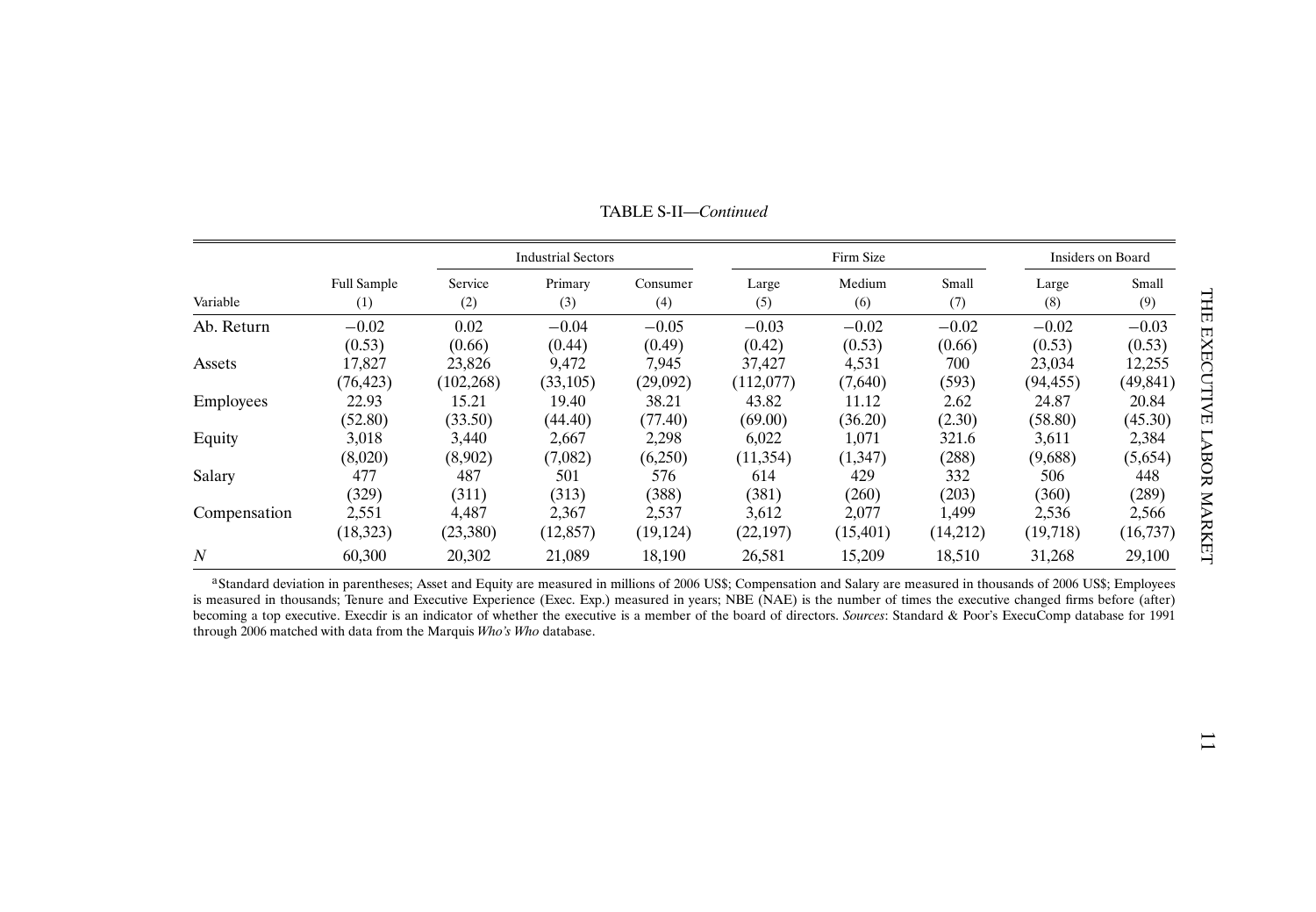Taken together, the conditional-choice probabilities for job matches,  $p_{ikt}(h)$ , the law of motion for human capital,  $H_{ik}(h)$ , and the compensation regressions described below constitute the reduced form of our structural econometric model because they are the inputs for estimating the economic model. We estimate a multinomial logit model of firm-type and position transitions with some (but not all) interactions to show exit, promotions, and turnover before conducting linear regressions to summarize the compensation schedule. In estimation, we exploit Bayes's rule: Given background  $h$ , the (joint) probability,  $p_{jkt}(h_t)$ , is the product of the probability of choosing the *j*th firm conditional on choosing the kth rank, and the (marginal) probability of choosing Rank  $k$ .

# C.1. *Exit*

Table [S-III](#page-12-0) presents the estimated coefficients and elasticity from the logit regression of the probability of exit. The regression included 10 variables in the managers' state space—age, age squared, tenure, tenure squared, executive experience, executive experience squared, number of employers before becoming an executive, number of employers after becoming an executive, and current and next-period bond price—and 11 indicators—Rank 1 lagged, Rank 2 lagged, Rank 3 lagged, Rank 4 lagged, board membership, interlocked, no college degree, MBA, MS/MA, PhD, and gender. The table reports the coefficients of all variables significant at the five-percent level, and one that is marginally significant.

Table [S-III](#page-12-0) shows that Rank 1 has the highest probability of exit and Rank 2 has the lowest, preserving the ordering reported in Table I in the main text for the (unconditional) relative frequencies. The estimated exit probability is increasing in age, tenure with the firm, years of executive experience, and the executive's number of firms employers. These patterns are consistent with lifecycle behavior that predicts the investment value of human capital, and the scope for finding better job matches declines with the accumulation of work experience with one's current employer and in other jobs and eventually declines with age as death approaches. The table shows that female executives are 17 percent more likely to exit than men, while those who do not have college degrees and MBA graduates are less likely to exit. Exit probabilities do not significantly differ across firm size and sector, confirming results from Table [S-II](#page-9-0) that show only minor differences in the relative frequencies. Finally, exit is inversely related to the bond price. Since stock and bond prices typically move in opposite directions, we infer that executives are more likely to exit when stock prices increase.

# C.2. *Promotion and Demotion*

Table [S-IV](#page-13-0) presents the estimated coefficients and elasticities from the multinomial logit regression of the probability of promotion and demotion. As with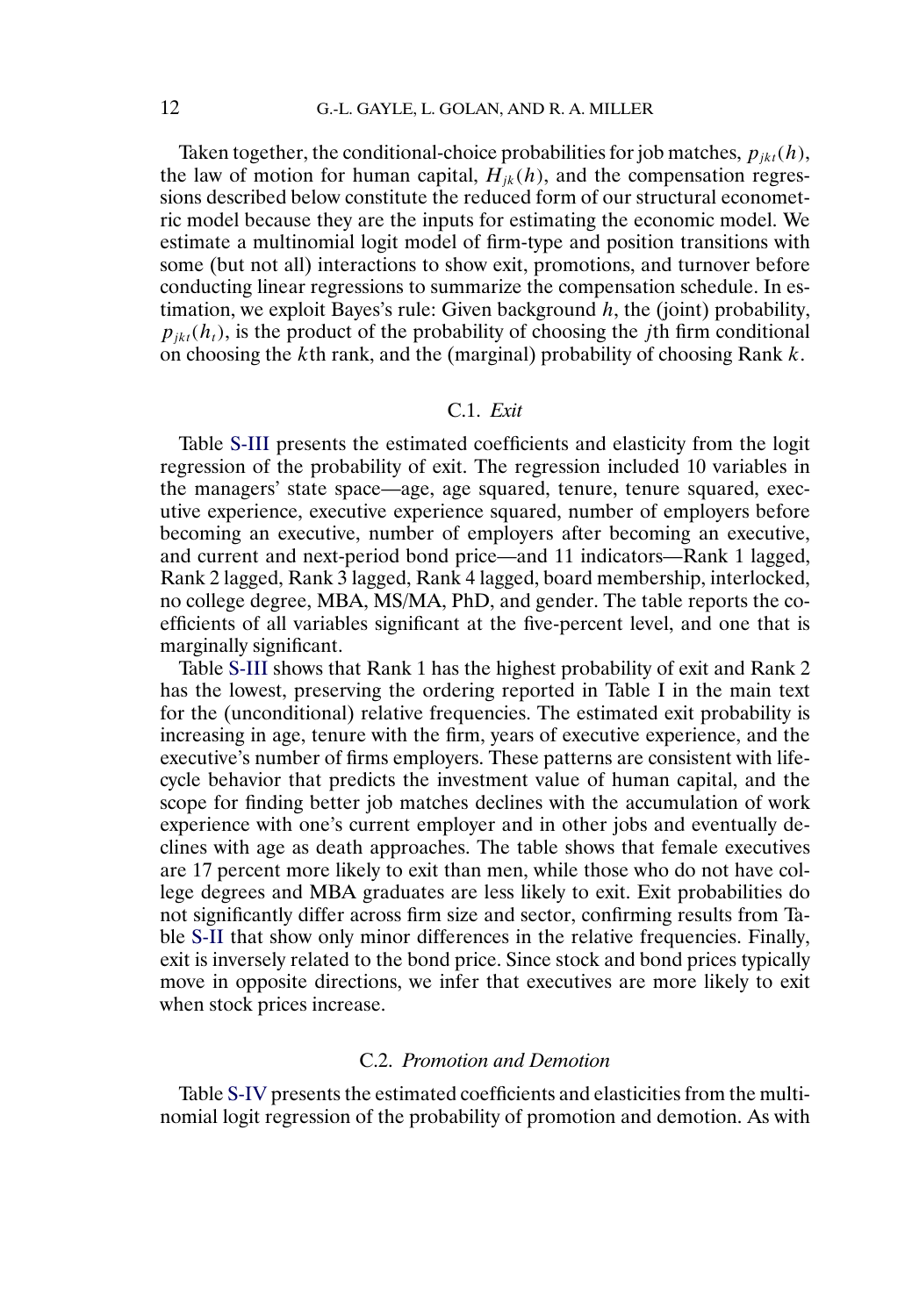<span id="page-12-0"></span>

| Variable            | Parameter         | Elasticity $(\% )$ |
|---------------------|-------------------|--------------------|
| Rank 1 lagged       | 0.778(0.054)      | 55.26 (3.23)       |
| Rank 2 lagged       | $-0.106(0.051)$   | $-8.90(4.28)$      |
| Exec. Exp.          | $0.018(4.1E-3)$   | 24.44 (5.69)       |
| Exec. Exp. Sq.      | $-3.6E-4(8.4E-5)$ | $-11.38(2.65)$     |
| <b>Tenure</b>       | $0.022(3.5E-3)$   | 24.66 (3.97)       |
| Tenure Sq.          | $-3.0E-4(8.1E-5)$ | $-7.26(1.97)$      |
| Female              | 0.218(0.061)      | 17.42(4.16)        |
| No College          | $-0.410(0.209)$   | $-35.68(18.90)$    |
| <b>MBA</b>          | $-0.935(0.210)$   | $-84.46(20.10)$    |
| <b>NBE</b>          | 0.067(0.012)      | 5.54(0.62)         |
| <b>NAE</b>          | 0.079(0.009)      | 4.49(0.78)         |
| Age                 | $-0.121(0.013)$   | $-527.74(58.58)$   |
| Age Sq.             | $0.001(1.2E-4)$   | 312.89 (28.81)     |
| Interlocked         | $-0.615(0.086)$   | $-55.14(8.29)$     |
| Execdir             | $-0.736(0.038)$   | $-64.72(3.50)$     |
| <b>Bond Price</b>   | $-0.232(0.020)$   | $-335.05(28.89)$   |
| Constant            | 4.830(0.503)      |                    |
| <b>Observations</b> | 51,808            |                    |

## TABLE S-III

#### LOGIT COEFFICIENT ESTIMATES OF THE LIKELIHOOD OF EXIT<sup>a</sup>

<sup>a</sup>The elasticities are calculated at the mean of variables. For dummy variables, the change is from 0 to 1. Standard error in parentheses; Tenure and Executive Experience (Exec. Exp.) are measured in years; NBE (NAE) is the number of times the executive changed firms before (after) becoming one of the ranks in our sample. Execdir is an indicator of whether the executive is a member of the board of directors. Other ranks, education types, and interactions are included but are not significant and hence are not reported here. *Sources*: The data are for top managers from Standard & Poor's ExecuComp database for 1991 through 2006 matched with background data from the Marquis *Who's Who* database.

Table S-III, all variables in the state space are included and we report all variables significant at the five-percent level. Promotion is much more likely than demotion, but most executives remain in their current position. Also, after controlling for previous-period rank, executive experience and tenure are associated with the lower current-period ranks. However, controlling for previousperiod rank, older executives are more likely to be the CEO (Rank 2). The number of moves after being an executive does not have any effect on the probability of choosing ranks. However, the pattern for the number of moves before becoming an executive is similar to that of tenure. Being a board member increases the probability of being or becoming CEO.

# C.3. *Turnover*

Table [S-V](#page-15-0) presents the estimated coefficients and elasticity from the logit regression of the conditional probability of choosing a new employer. In addition to state-space variables in Tables S-III and [S-IV,](#page-13-0) the probability of choosing a new employer is conditional on the other choice variables: rank, industrial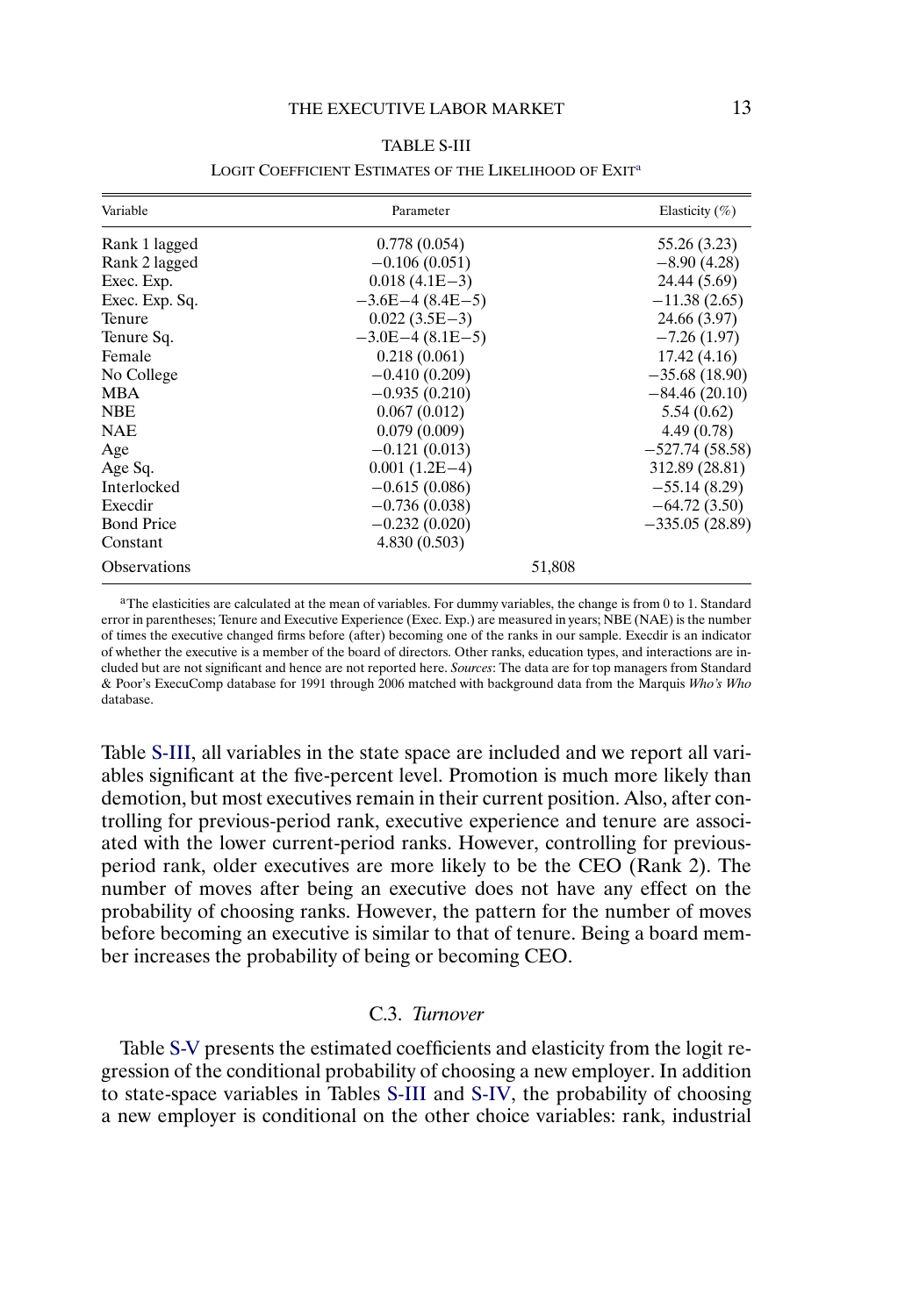<span id="page-13-0"></span>

|                |            |                |            | TABLE S-IV                                                                  |        |                |                  |                |             |
|----------------|------------|----------------|------------|-----------------------------------------------------------------------------|--------|----------------|------------------|----------------|-------------|
|                |            |                |            | LOGIT ESTIMATES OF THE LIKELIHOOD OF PROMOTION AND RANK CHOICE <sup>a</sup> |        |                |                  |                |             |
|                |            |                | Rank       |                                                                             |        |                | Rank             |                |             |
|                |            | $\overline{c}$ | 3          | 4                                                                           | 1      | $\overline{2}$ | 3                | $\overline{4}$ | $5^{\circ}$ |
| Variable       |            |                | Parameter  |                                                                             |        |                | Elasticities (%) |                |             |
| Rank 1 lagged  | 10.505     | 6.488          | 5.935      | 3.542                                                                       | 111    | $-290$         | $-345$           | $-585$         | $-939$      |
|                | (0.322)    | (0.283)        | (0.282)    | (0.274)                                                                     | (10)   | (34)           | (34)             | (34)           | (39)        |
| Rank 2 lagged  | 7.824      | 9.687          | 5.080      | 3.501                                                                       | $-118$ | 68             | $-393$           | $-551$         | $-901$      |
|                | (0.276)    | (0.207)        | (0.219)    | (0.194)                                                                     | (25)   | (4)            | (20)             | (18)           | (22)        |
| Rank 3 lagged  | 6.659      | 6.815          | 8.678      | 3.498                                                                       | $-88$  | $-72$          | 114              | $-404$         | $-754$      |
|                | (0.285)    | (0.210)        | (0.194)    | (0.192)                                                                     | (24)   | (13)           | (4)              | (15)           | (20)        |
| Rank 4 lagged  | 5.158      | 4.598          | 4.682      | 5.994                                                                       | $-20$  | $-76$          | $-68$            | 63             | $-536$      |
|                | (0.225)    | (0.134)        | (0.112)    | (0.056)                                                                     | (21)   | (10)           | (10)             | (4)            | (7)         |
| Exec. Exp.     | $-0.027$   | $-0.041$       | $-0.021$   | $-0.013$                                                                    | $-10$  | $-33$          |                  | 14             | 35          |
|                | (0.012)    | (0.011)        | (0.011)    | (0.009)                                                                     | (15)   | (9)            | (12)             | (7)            | (11)        |
| Exec. Exp. Sq. | $4.0E - 4$ | $5.0E - 4$     | $2.0E - 4$ | $2.0E - 4$                                                                  | 6      | 8              | $-3$             | -4             | $-10$       |
|                | $(3.0E-4)$ | $(2.0E-4)$     | $(2.0E-4)$ | $(2.0E-4)$                                                                  | (6)    | (4)            | (6)              | (4)            | (6)         |
| Tenure         | $-0.026$   | $-0.036$       | $-0.027$   | $-0.011$                                                                    | $-10$  | $-23$          | $-11$            | 11             | 26          |
|                | (0.010)    | (0.009)        | (0.009)    | (0.007)                                                                     | (10)   | (6)            | (8)              | (5)            | (8)         |
| Tenure Sq.     | 0.001      | 0.001          | 0.001      | $3.0E - 4$                                                                  | 5      |                | 4                | $-3$           | $-12$       |
|                | $(2.0E-4)$ | $(2.0E-4)$     | $(2.0E-4)$ | $(2.0E-4)$                                                                  | (5)    | (3)            | (4)              | (2)            | (4)         |
| Female         | $-0.845$   | $-0.737$       | $-0.729$   | $-0.268$                                                                    | $-43$  | $-32$          | $-31$            | 15             | 42          |
|                | (0.247)    | (0.200)        | (0.186)    | (0.114)                                                                     | (20)   | (12)           | (14)             | (7)            | (10)        |
| <b>NBE</b>     | $-0.197$   | $-0.219$       | $-0.172$   | $-0.0577$                                                                   | $-9$   | $^{-1}$        | $-7$             | 3              | 8           |
|                | (0.033)    | (0.029)        | (0.028)    | (0.0189)                                                                    | (2)    | (2)            | (2)              | (1)            | (1)         |
| <b>NAE</b>     | $-0.012$   | 0.019          | $-0.027$   | $-0.0011$                                                                   | $-1$   |                | $-2$             | $-1$           | $-1$        |
|                | (0.041)    | (0.036)        | (0.036)    | (0.0259)                                                                    | (2)    | (2)            | (2)              | (1)            | (2)         |

(*Continues*)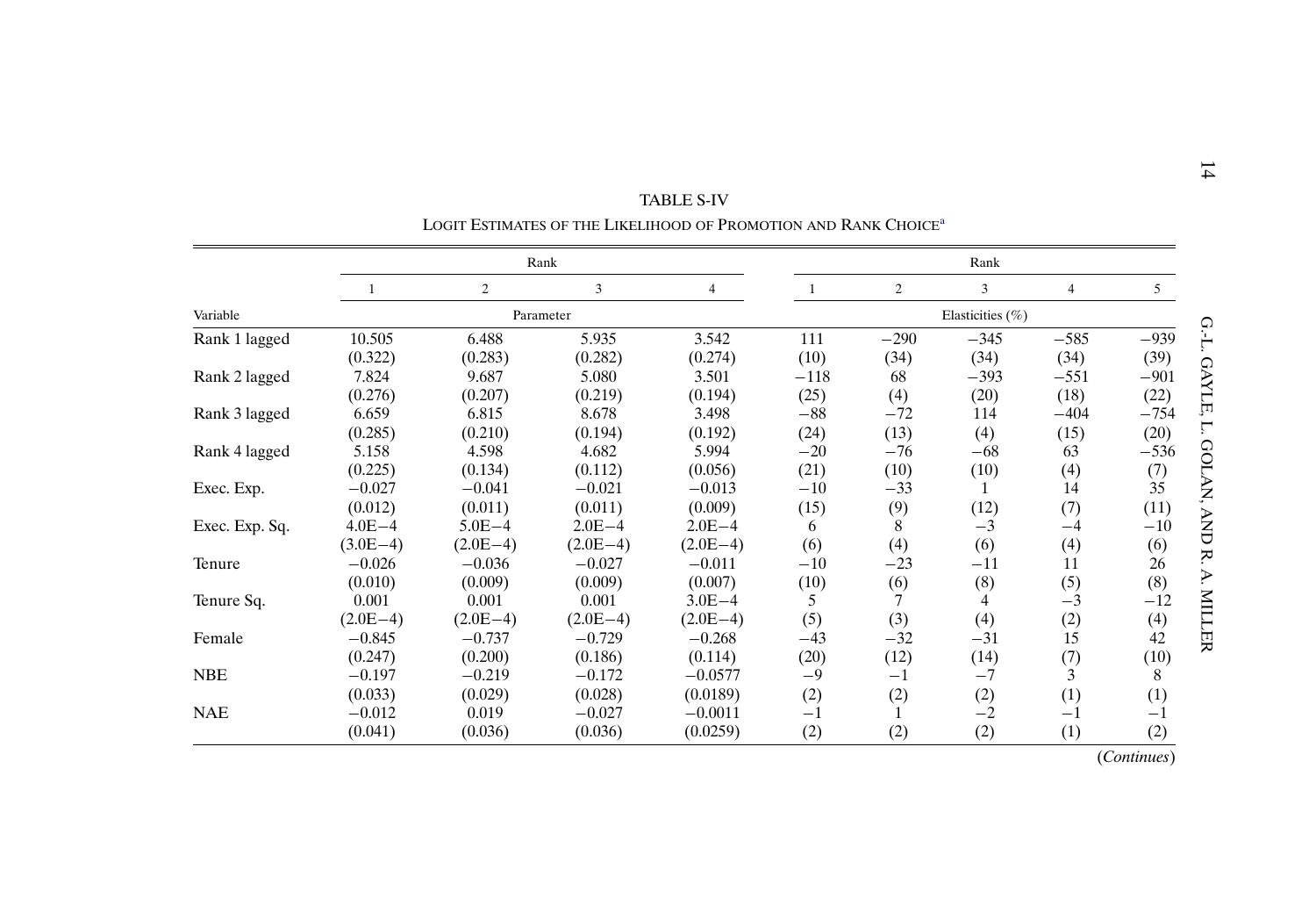<span id="page-14-0"></span>

|                     |                     |                     | Rank                   |                           | Rank                 |                |                |                |                 |  |  |
|---------------------|---------------------|---------------------|------------------------|---------------------------|----------------------|----------------|----------------|----------------|-----------------|--|--|
|                     |                     | $\overline{c}$      | 3                      | 4                         |                      | 2              | 3              | 4              | 5               |  |  |
| Variable            |                     |                     | Parameter              |                           | Elasticities $(\% )$ |                |                |                |                 |  |  |
| Age                 | 0.160<br>(0.049)    | 0.358<br>(0.043)    | 0.195<br>(0.042)       | 0.0743<br>(0.0271)        | $-9$<br>(188)        | 1,024<br>(124) | 174<br>(158)   | $-459$<br>(86) | $-847$<br>(128) |  |  |
| Age Sq.             | $-0.001$<br>(0.001) | $-0.003$<br>(0.001) | $-0.002$<br>$(4.0E-4)$ | $-7.0E - 4$<br>$(3.0E-4)$ | 136<br>(89)          | $-5$<br>(60)   | $-111$<br>(80) | 236<br>(44)    | 434<br>(66)     |  |  |
| Execdir             | 1.438<br>(0.105)    | 2.279<br>(0.092)    | 1.208<br>(0.091)       | 0.348<br>(0.076)          | $-23$<br>(13)        | 123<br>(4)     | 17<br>(5)      | $-70$<br>(3)   | $-105$<br>(7)   |  |  |
| <b>Bond Price</b>   | $-0.139$<br>(0.047) | $-0.294$<br>(0.042) | $-0.144$<br>(0.041)    | $-0.087$<br>(0.030)       | $-2$<br>(55)         | $-265$<br>(36) | $-10$<br>(46)  | 87<br>(26)     | 235<br>(43)     |  |  |
| Constant            | $-8.682$<br>(1.599) | $-8.630$<br>(1.369) | $-6.304$<br>(1.321)    | $-2.437$<br>(0.878)       |                      |                |                |                |                 |  |  |
| <b>Observations</b> | 58,328              | 58,328              | 58,328                 | 58,328                    |                      |                |                |                |                 |  |  |

TABLE S-IV—*Continued*

<sup>a</sup>The elasticities are calculated at the mean of variables. For dummy variables, the change is from 0 to 1. Rank 5 is the base outcome. Standard error in parentheses; Tenure and Executive Experience (Exec. Exp.) are measured in years; NBE (NAE) is the number of times the executive changed firms before (after) becoming one of the ranks in our sample. Execdir is an indicator of whether the executive is a member of the board of directors. Other ranks, education types, and interactions are included but are not significant and hence are not reported here. *Sources*: The data are for top managers from Standard & Poor's ExecuComp database for 1991 through 2006 matched with background data from the Marquis *Who's Who* database.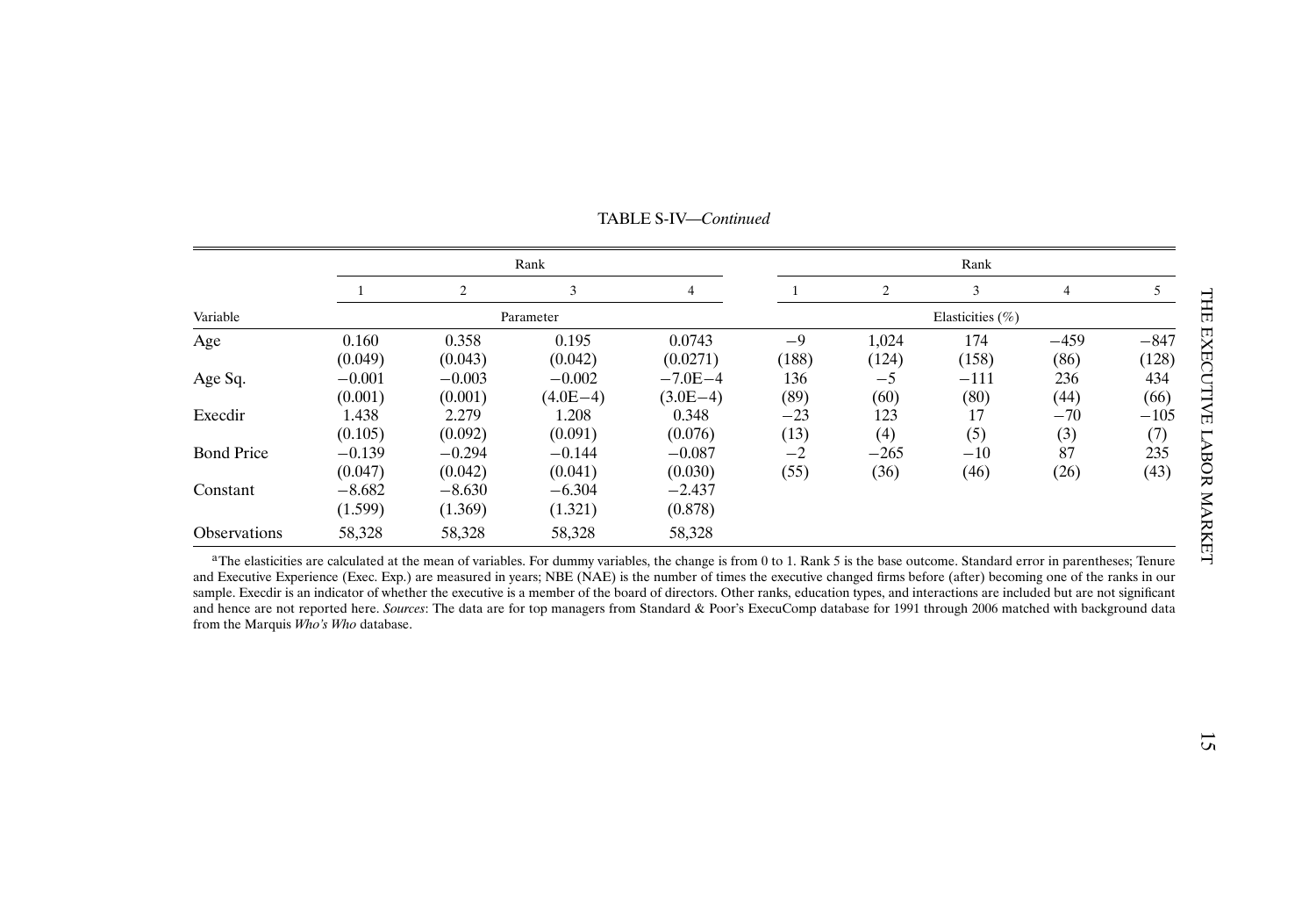### TABLE S-V

<span id="page-15-0"></span>

| Variable               | Parameter        | Elasticities $(\% )$ |
|------------------------|------------------|----------------------|
| <b>Primary Sector</b>  | $-0.192(0.073)$  | $-18.7(7.1)$         |
| Large Board            | $-0.262(0.058)$  | $-25.7(5.7)$         |
| Rank 1                 | 0.912(0.257)     | 86.1 (23.2)          |
| Rank 2                 | 2.420(0.182)     | 213.0(12.6)          |
| Rank 3                 | 1.002(0.197)     | 94.7 (17.6)          |
| Rank $2 \times$ Female | $-1.174(0.548)$  | $-0.5(0.2)$          |
| Rank 2 Lagged          | $-1.321(0.187)$  | $-132.0(18.6)$       |
| Rank 3 Lagged          | $-0.432(0.194)$  | $-42.8(19.1)$        |
| Exec. Exp.             | 0.052(0.008)     | 82.8 (13.4)          |
| Exec. Exp. Sq.         | $-0.001(1.9E-4)$ | $-20.6(6.6)$         |
| Tenure                 | $-0.227(0.007)$  | $-302.0(9.0)$        |
| Tenure Sq.             | $0.003(1.6E-4)$  | 88.1 (4.3)           |
| <b>NBE</b>             | $-0.130(0.025)$  | $-11.1(2.1)$         |
| NAE                    | $-0.168(0.024)$  | $-13.7(1.9)$         |
| Age                    | 0.385(0.047)     | 1,948(239.0)         |
| Age Sq.                | $-0.004(0.001)$  | $-992(122.0)$        |
| Interlocked            | $-0.939(0.286)$  | $-93(28.6)$          |
| Execdir                | $-1.036(0.093)$  | $-102(9.2)$          |
| <b>Bond Price</b>      | $-0.241(0.036)$  | $-397(59.4)$         |
| Constant               | $-8.227(1.382)$  |                      |
| <b>Observations</b>    | 54,705           |                      |

#### LOGIT ESTIMATES OF THE LIKELIHOOD OF NEW EMPLOYER<sup>a</sup>

<sup>a</sup>The elasticities are calculated at the mean of variables. For dummy variables, the change is from 0 to 1. Standard error in parentheses; Tenure and Executive Experience (Exec. Exp.) are measured in years; NBE (NAE) is the number of times the executive changed firms before (after) becoming one of the ranks in our sample. Execdir is an indicator of whether the executive is a member of the board of directors. *Sources*: The data are for top managers from Standard & Poor's ExecuComp database for 1991 through 2006 matched with background data from the Marquis *Who's Who* database.

sector, and insider of board firm type. We also allowed for full interactions between the choice variables and the state-space variables. We report all variables significant at the five-percent level.

The ordering of the top three ranks taken individually and the bottom two taken together exactly match the corresponding ordering of relative frequencies reported in Table I in the main text. A CEO is more likely to be a new hire than executives in other ranks, and an executive in Rank 4 or 5 is less likely to be a new hire than anyone else. The probability that a Rank-2 executive just joined the firm is lower if the person is female or (not surprisingly) was in the same rank last period. The table shows that previous turnover reduces the probability of turnover in the future. Age, tenure, and executive experience reduce turnover, with the quadratic term dominating the linear term. When the bond prices rise (and stock prices fall), turnover falls. Finally, we note that after controlling for current rank, the probability of joining a new firm is not signif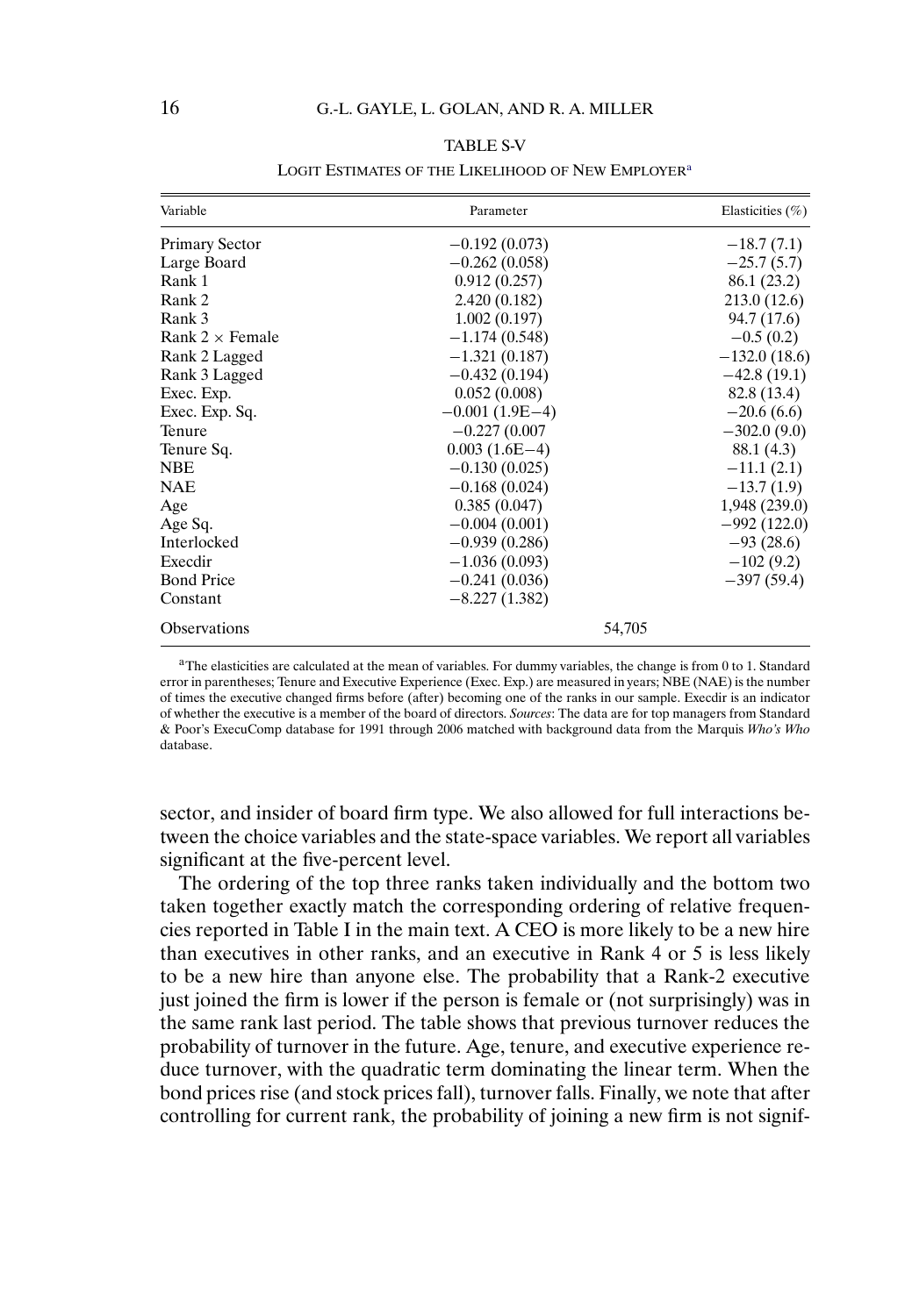<span id="page-16-0"></span>icantly affected by the previous period's rank; we later appeal to this finding when constructing instruments for the structural estimation.

## C.4. *Compensation*

Table [S-VI](#page-17-0) presents ordinary least squares estimates of the compensation schedule. In addition to the choice and state-space variables, the compensation schedule is also a function of abnormal return. We include both linear and quadratic terms to capture the effect of abnormal returns. We also allow for full interactions between three classes of variables: state-space, choice, and abnormal return. Table [S-VI](#page-17-0) reports those variables that are significant at the five-percent level.

The table shows that the ordering in total compensation by rank, size, and sector displayed in Table [S-II](#page-9-0) and Table I in the main text is robust to controlling for background variables. That is, average executive compensation increases up to Rank 2 and then declines, Rank 1 executives receiving a little less than Rank 3. It is increasing in firm size, and executives in the service sector receive more compensation, while those in the primary sector average the least. Rank 1 is most affected by excess returns, which is a little surprising given the titles of executives holding this rank (Table [S-I\)](#page-5-0).

Only in Ranks 2 and 3 is an executive in his first year at the firm paid significantly higher compensation, but expected compensation of new hires in all ranks is not as closely tied to firm performance. Compensation is more closely tied to firm's performance in larger firms, firms with more insider board members, and for interlocked executives. Similarly, being highly ranked last period, and having a lot of executive experience, ties compensation more closely to firm's performance. Increasing tenure reduces compensation, age has a concave profile; both trends are commonly found in other labor markets. Turning to the aggregate economy, Table [S-VI](#page-17-0) shows that lower bond prices increase dependence of pay on excess return, possibly reflecting a greater divergence between shareholders' interest and executives' goals when stock prices are higher.

### D. ADDITIONAL RESULTS

## D.1. *Compensating Differential for Observed Factors*

Table [S-VII](#page-18-0) presents our estimates of  $\Delta_{jkt}^{\alpha}(h)$ , the compensating differential for working versus retiring.<sup>1</sup> It shows that a 50-year-old Rank-5 male executive in a small consumer-goods company receives an extra \$1.6 million compensation for nonpecuniary costs, \$263,000 more in Rank 2, \$241,000 less in the

<sup>1</sup>The standard errors were obtained using the multistep procedure given by Newey and Mc-Fadden [\(1994\)](#page-24-0).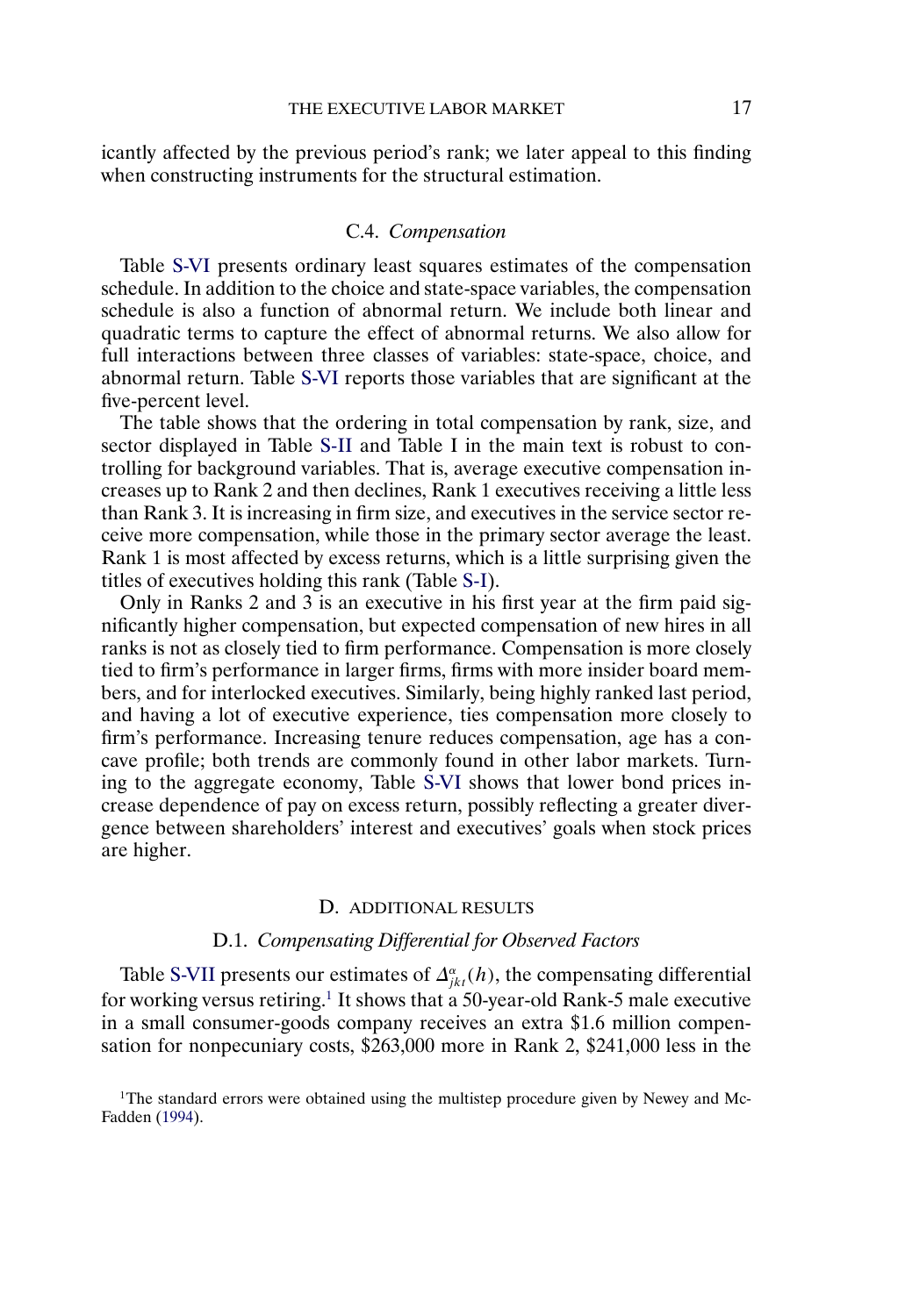<span id="page-17-0"></span>

| Rank                    | $\pi$     | $\pi^2$  | Level    | Variable            | $\pi$    | $\pi^2$  | Level    |
|-------------------------|-----------|----------|----------|---------------------|----------|----------|----------|
| 1                       | 9,839     | $-454$   | 1,055    | Interlocked         | 6,403    | $-1,496$ | $-299$   |
|                         | (1,690)   | (987)    | (797)    |                     | (995)    | (471)    | (464)    |
| 2                       | 6,007     | $-789$   | 3,456    | Execdir             | 7,695    | $-848$   | 845      |
|                         | (1, 394)  | (699)    | (683)    |                     | (570)    | (304)    | (251)    |
| 3                       | 2,627     | $-164$   | 1,267    | <b>Bond Price</b>   | $-1,521$ | 531      | $-97$    |
|                         | (1, 407)  | (605)    | (662)    |                     | (217)    | (110)    | (92)     |
| 4                       | 1,529     | $-242$   | 103      | Rank 1 Lagged       | 12,085   | $-3,054$ | 544      |
|                         | (926)     | (444)    | (463)    |                     | (1,769)  | (987)    | (822)    |
| $2 \times$ Female       |           |          | 2,668    | Rank 2 Lagged       | 14,640   | $-2,875$ | 660      |
|                         |           |          | (1,295)  |                     | (1,342)  | (625)    | (658)    |
|                         |           |          |          | Rank 3 Lagged       | 4,849    | $-1,100$ | 597      |
| Firm                    |           |          |          |                     | (1,389)  | (586)    | (653)    |
| New Employer            | $-12,396$ | 2,155    | $-1,026$ | Exec. Exp.          | 191      | $-42$    | 2        |
|                         | (996)     | (478)    | (1,255)  |                     | (26)     | (14)     | (25)     |
| Service Sector          | 3,149     | 88       | 777      | Tenure              | $-23$    | 22       | $-40$    |
|                         | (419)     | (222)    | (198)    |                     | (25)     | (14)     | (20)     |
| <b>Primary Sector</b>   | $-3,609$  | 1,537    | $-633$   | <b>NAE</b>          | $-484$   | $-58$    | 215      |
|                         | (473)     | (267)    | (198)    |                     | (174)    | (93)     | (80)     |
| Medium Firm             | 4,079     | $-253$   | 937      | PhD                 | $-871$   | 83       | 11       |
|                         | (437)     | (201)    | (214)    |                     | (464)    | (223)    | (212)    |
| Large Firm              | 12,703    | $-2,224$ | 3,697    | Age                 | 17       | 15       | 281      |
|                         | (405)     | (212)    | (190)    |                     | (23)     | (10)     | (85)     |
| Large board             | 2,683     | $-1,203$ | 280      | Age sq.             |          |          | $-3$     |
|                         | (358)     | (176)    | (163)    |                     |          |          | (1)      |
| Firm $\times$ Rank      |           |          |          | Constant            | 21,601   | $-9,114$ | $-4,359$ |
| $2 \times$ New Employer |           |          | 3,840    |                     | (3,859)  | (1,914)  | (2,716)  |
|                         |           |          | (1,459)  |                     |          |          |          |
| $3 \times$ New Employer |           |          | 5,289    |                     |          |          |          |
|                         |           |          |          | <b>Observations</b> | 50,405   | 50,405   | 50,405   |
|                         |           |          | (1, 975) |                     |          |          |          |

#### TABLE S-VI

OLS COEFFICIENT ESTIMATES OF THE COMPENSATION REGRESSION<sup>a</sup>

<sup>a</sup>*Note*: Compensation is measured in thousands of 2006 US\$; Standard error in parentheses; Tenure and Executive Experience (Exec. Exp.) are measured in years; NAE is the number of times the executive changed firms after becoming one of the ranks in our sample. Execdir is an indicator of whether the executive is a member of the board of directors. Other ranks, education types, and interactions are included but are not significant and hence are not reported here. *Sources*: The data are for top managers from Standard & Poor's ExecuComp database for 1991 through 2006 matched with background data from the Marquis *Who's Who* database.

primary sector, \$400,000 more in the service sector, and \$553,000 less in large firms. Overall, higher-ranked executives receive a larger compensating differential from nonpecuniary cost of working than do lower-ranked executives.

The most striking result of Table [S-VII](#page-18-0) is that executives prefer large firms to small ones. An executive is willing to accept \$373,000 less to work in a mediumsized firm compared to a small firm, and \$553,000 less to work in a large firm. Thus, the compensating differential declines from \$1.63 million for a small firm to \$1.07 million for a large firm. The fact that larger firms pay more than small firms is well documented and clearly illustrated by our sample in Figure 1 and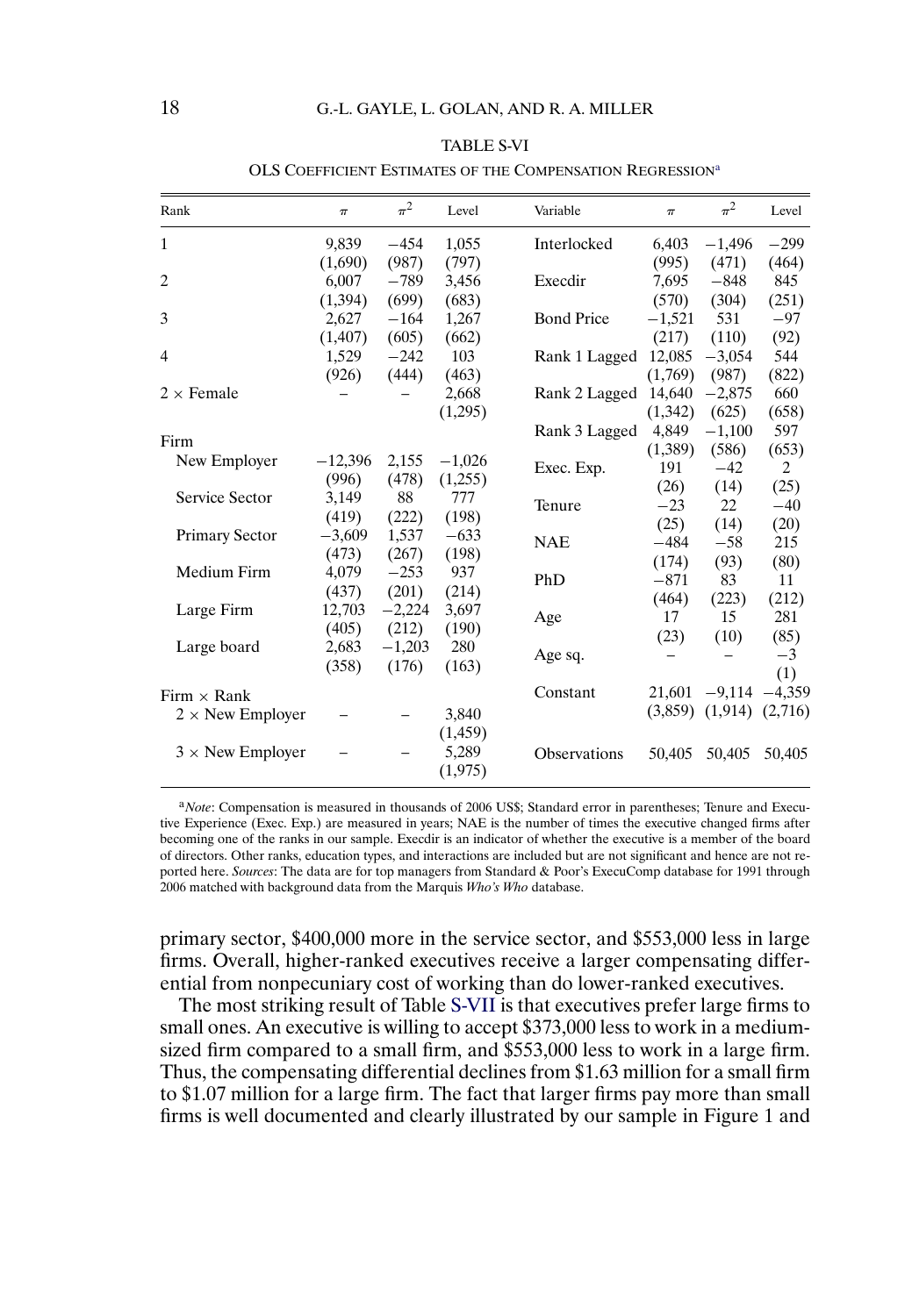<span id="page-18-0"></span>

| Variable          | Constant | Age- $50$ | Tenure   | Exec. Exp. | <b>NBE</b> | <b>NAE</b> | Female   | No College | <b>MBA</b> | MS       | PhD      |
|-------------------|----------|-----------|----------|------------|------------|------------|----------|------------|------------|----------|----------|
| Constant          | 1.628    | 0.007     | 0.016    | $-0.004$   | $-0.006$   | 0.025      | $-0.043$ | $-0.085$   | 0.025      | $-0.047$ | 0.005    |
|                   | (0.071)  | (0.001)   | (0.002)  | (0.000)    | (0.004)    | (0.001)    | (0.024)  | (0.007)    | (0.006)    | (0.007)  | (0.005)  |
| Rank 1            | 0.205    |           |          |            |            |            | 0.219    |            |            |          | 0.060    |
|                   | (0.063)  |           |          |            |            |            | (0.020)  |            |            |          | (0.003)  |
| Rank 2            | 0.263    |           |          |            |            |            | 0.347    |            |            |          | 0.060    |
|                   | (0.063)  |           |          |            |            |            | (0.020)  |            |            |          | (0.003)  |
| Rank 3            | 0.111    |           |          |            |            |            | $-0.072$ |            |            |          | 0.060    |
|                   | (0.063)  |           |          |            |            |            | (0.020)  |            |            |          | (0.003)  |
| Rank 4            | $-0.181$ |           |          |            |            |            |          |            |            |          | 0.060    |
|                   | (0.063)  |           |          |            |            |            |          |            |            |          | (0.003)  |
| Industrial Sector |          |           |          |            |            |            |          |            |            |          |          |
| Primary           | $-0.241$ | $-0.006$  | $-0.008$ | 0.003      | 0.000      | $-0.009$   | 0.106    | 0.051      | $-0.008$   | $-0.004$ | $-0.034$ |
|                   | (0.048)  | (0.001)   | (0.001)  | (0.000)    | (0.003)    | (0.001)    | (0.018)  | (0.005)    | (0.005)    | (0.006)  | (0.003)  |
| Service           | 0.400    | 0.009     | 0.008    | 0.002      | $-0.012$   | 0.003      | 0.091    | $-0.028$   | 0.010      | $-0.095$ | $-0.021$ |
|                   | (0.050)  | (0.001)   | (0.001)  | (0.000)    | (0.003)    | (0.001)    | (0.019)  | (0.006)    | (0.005)    | (0.006)  | (0.003)  |
| Firm Size         |          |           |          |            |            |            |          |            |            |          |          |
| Medium            | $-0.373$ | $-0.009$  | $-0.010$ | 0.001      | 0.021      | $-0.002$   | $-0.080$ | 0.060      | $-0.024$   | 0.082    | $-0.007$ |
|                   | (0.050)  | (0.001)   | (0.001)  | (0.000)    | (0.003)    | (0.001)    | (0.019)  | (0.006)    | (0.005)    | (0.006)  | (0.003)  |
| Large             | $-0.553$ | $-0.016$  | $-0.012$ | 0.004      | 0.033      | $-0.006$   | $-0.063$ | 0.105      | $-0.052$   | 0.094    | $-0.010$ |
|                   | (0.049)  | (0.001)   | (0.001)  | (0.000)    | (0.003)    | (0.001)    | (0.019)  | (0.006)    | (0.005)    | (0.006)  | (0.003)  |
| Turnover          |          |           |          |            |            |            |          |            |            |          |          |
| New Employer      | $-0.380$ | 0.001     | 0.008    | $-0.002$   | $-0.004$   | 0.004      | $-0.020$ | 0.003      | 0.000      | $-0.001$ | 0.002    |
|                   | (0.040)  | (0.001)   | (0.001)  | (0.000)    | (0.003)    | (0.001)    | (0.015)  | (0.005)    | (0.004)    | (0.005)  | (0.003)  |

TABLE S-VIICOMPENSATING DIFFERENTIAL FOR NONPECUNIARY COST OF DILIGENCE VERSUS EXITa

aCompensation is measured in millions of 2006 US\$; Standard error in parentheses; Tenure and Executive Experience (Exec. Exp.) are measured in years; NBE (NAE) is the number of times the executive changed firms before (after) becoming one of the ranks in our sample. Execdir is equal to 1 if the executive is on the board and zero otherwise.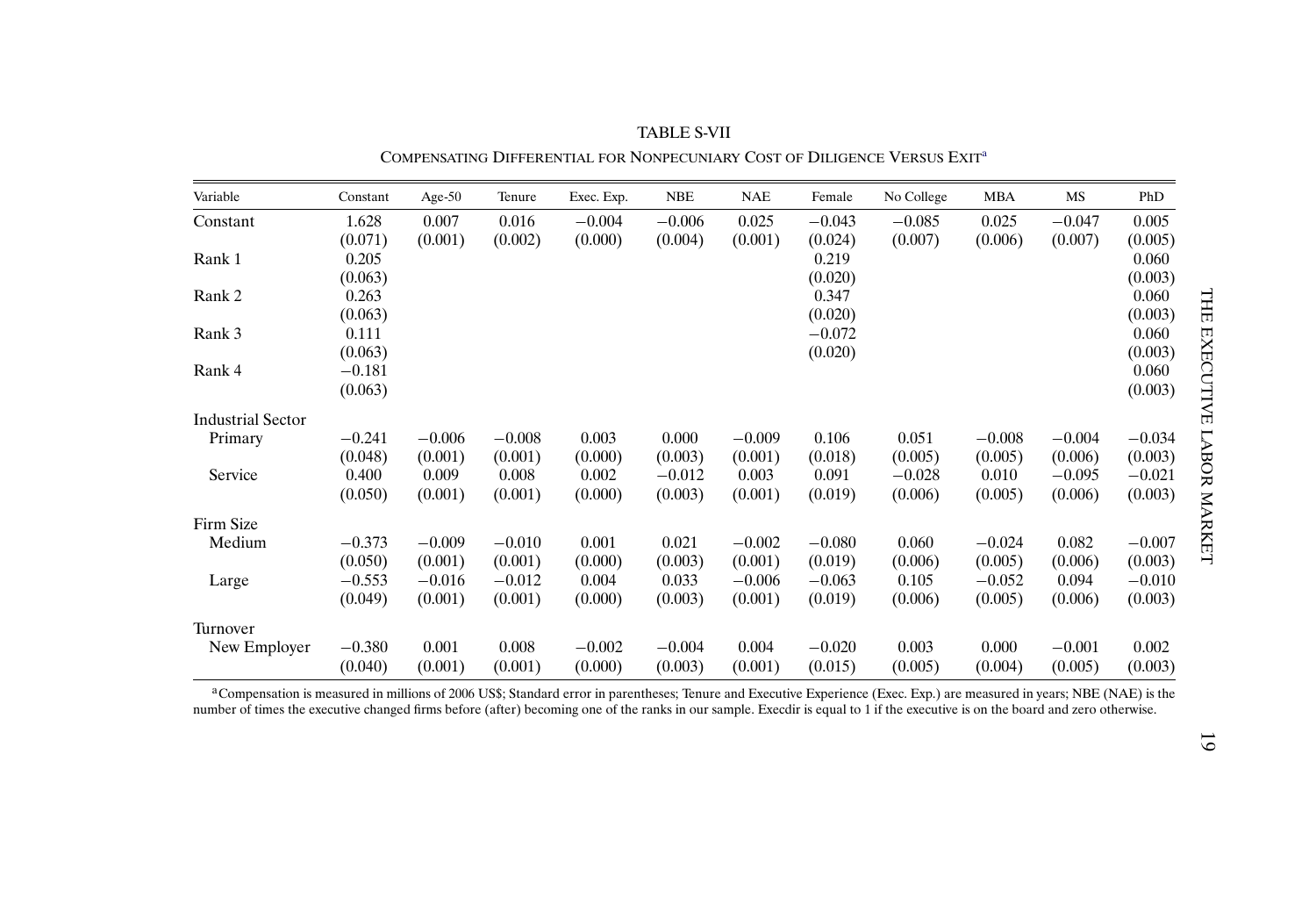Table I in the main text; this result refutes one contending explanation for the differential, taste.

The results on sector explain most of differences in average compensation reported in Table [S-VI,](#page-17-0) and the sector ordering of compensation is also the same as in Table [S-II.](#page-9-0) The model mostly attributes compensating differentials in sectors to working conditions, although the large differences in average compensation between the service sector and the other two depicted in Table [S-II](#page-9-0) are not fully accounted for in either Table [S-VI](#page-17-0) or Table [S-VII.](#page-18-0)

Female executives receive a higher differential than men to accept Rank-1 and -2 jobs in the consumer sector, \$176,000 and \$304,000 respectively, plus an additional \$100,000 for primary- and service-sector jobs. At the average age, tenure, and executive experience, female executives receive \$1.6 million overall, as compared to \$1.5 million for men, to offset nonpecuniary utility losses from continuing to work one more year. Of all the education groups, executives with a PhD receive the highest compensating differential for nonpecuniary losses from working versus retiring, \$1.52 million averaged overall, while those with MBA degrees receive the lowest, \$1.41 million. The pattern we observe for education and gender may reflect superior outside options, in other labor markets and retirement, for female executives and executives with a PhD.

The differential increases with age, tenure, number of moves after becoming an executive, and board membership. Executives moving to a new employer receive \$380,000 less compensation for nonpecuniary losses, but one third of this is wiped out if they are placed on the board in their first year. On average, an executive in the first year with a firm receives \$1.16 million as compared to \$1.54 million in the second year to offset nonpecuniary losses. This suggests that part of the reason managers turn over is to take job matches with more attractive nonpecuniary benefits.

# D.2. *Compensating Differential for Unobserved Factors*

Table [S-VIII](#page-21-0) reports our estimates of  $\Delta_{jkt}^q(h)$ , which measures how much extra managers matching with a given personal background  $(t, h)$  must be paid to attract the proportion we observed in the data selecting job match  $(j, k)$ . It shows a marginal Rank-5 executive in a small consumer-goods company gives up \$569,000 for the unobserved idiosyncratic component relative to exit. Rank 4 has the highest net demand, whereas Rank 1 has the lowest net demand, with employers offering a negative differential of \$151,000 to Rank-1 executives and a positive differential of \$181,000 to Rank-4 executives. Firms in the primary sector pay an additional \$48,000, while large firms pay an extra \$170,000 to meet demand. Comparing the ordering by rank in the top entries of the first column, with the ordering of the estimated unconditional exit probabilities by rank implied by the first column of Table [S-II,](#page-9-0) we see that the effect of conditioning on the observed variables affects the ordering of the conditional-choice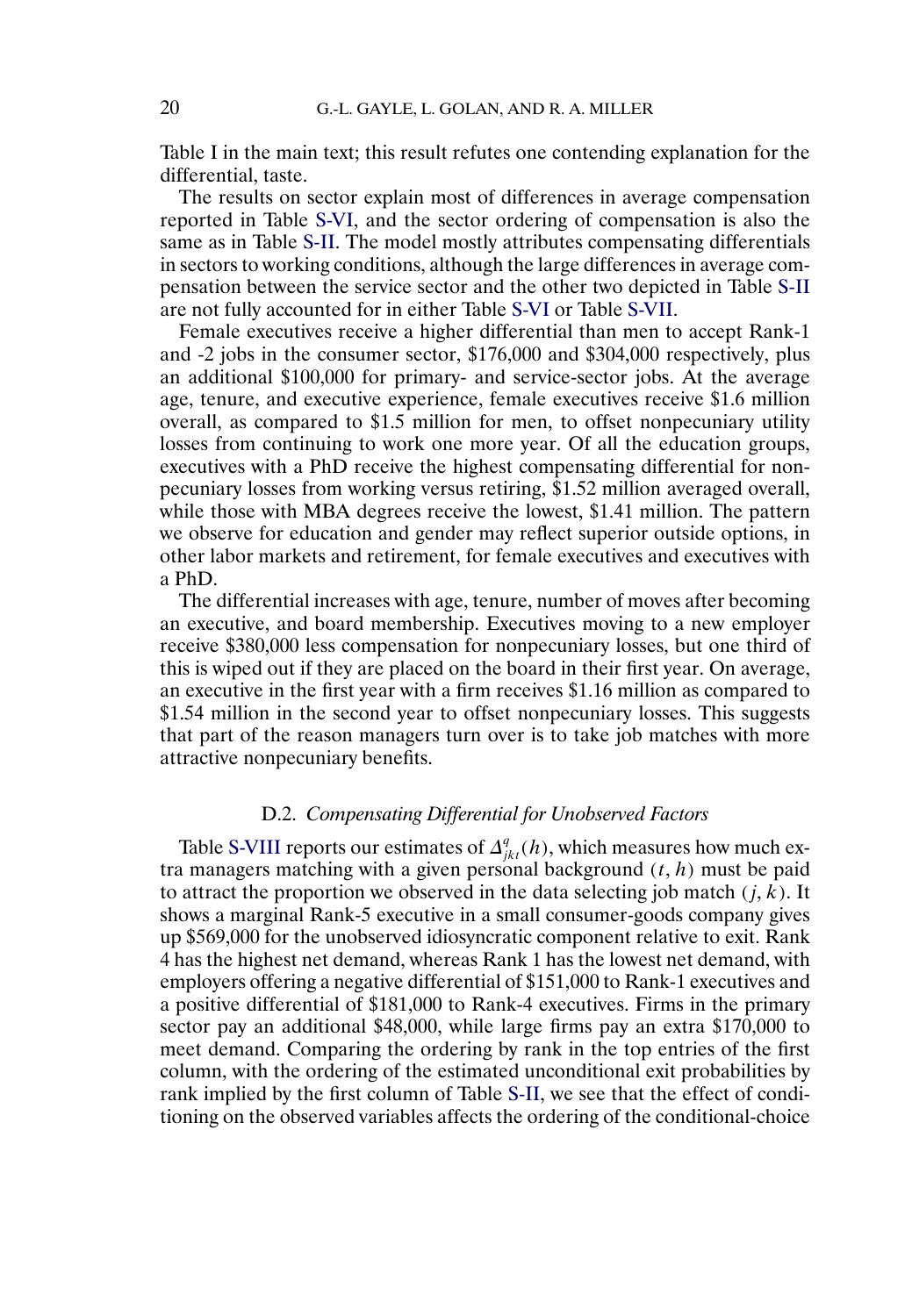<span id="page-20-0"></span>variables by rank. For example, compensation in Rank 4 is most boosted by the unobservable factors; in our model, it attracts managers who receive relatively low values of  $\varepsilon_{14t} - \varepsilon_{0t}$  (as reflected in the low cutoff value  $q_{j3t}(h)$ ); yet Rank 2 is more likely to be selected than any other rank, including exiting. This demonstrates that the observed variables in our model explain why managers are deterred from taking the CEO post.

Table [S-VIII](#page-21-0) shows that larger firms have higher demand for executives, which partially explains the positive relationship between pay and firm size. Only at low ranks in the consumer and service sectors is there greater net demand for women relative to men. Finally, our finding that the marginal executive takes a discount of \$85,000 in compensation to switch firms, shows that executives only switch firms when they receive a relatively favorable idiosyncratic shock from their new employer job match.

# D.3. *Human-Capital Compensating Differential*

Leaving aside career concerns, the value of human capital to managers offsets their equilibrium compensation by  $\Delta_{jkt}^A(h)$ . With reference to Table [S-IX,](#page-22-0) we find that human-capital investment is important for executives at all ranks. They would demand an extra \$200,000 to \$300,000 in compensation per annum, but for the benefits of on-the-job experience. As a fraction of their certainty-equivalent wage,  $w_{jk,t+1}^*(h)$ , the value of human capital is bracketed between approximately one quarter and one half of total compensation, remarkably high given the distribution of ages, positions, and the lengths of future careers. The value of human-capital investment is concave in rank, peaking in Rank 2 and then dropping off sharply, its value in Rank 1 falling below that in Rank 5. Within our model, the formula for  $A<sub>t</sub>(h)$  in equation [\(S-2\)](#page-0-0) shows that the investment value of human capital is inversely related to the probability of exit. So it is not surprising to see that the relationship between human capital and rank shown in Table [S-IX](#page-22-0) is exactly the opposite to the plot of relative frequencies of exit by rank implied by Table I in the main text. Predictably, the value of human-capital investment declines with age and all types of experience; similarly, moving to a new firm increases the value of humancapital investment. Reflecting their higher exit rate, female executives place a lower value on human-capital investment. A female executive is willing to give up \$200,000 for the human-capital investment, whereas men are willing to forgo \$300,000.

## D.3.1. *Education*

Figure [S-1\(](#page-23-0)a) shows the certainty-equivalent wage and its components by education. Figure [S-1\(](#page-23-0)b) shows the expected pay, risk premium, and agency cost components by education. As Arcidiacono, Cooley, and Hussey [\(2008\)](#page-24-0) noted, the return to an MBA degree is usually contaminated by the benefits of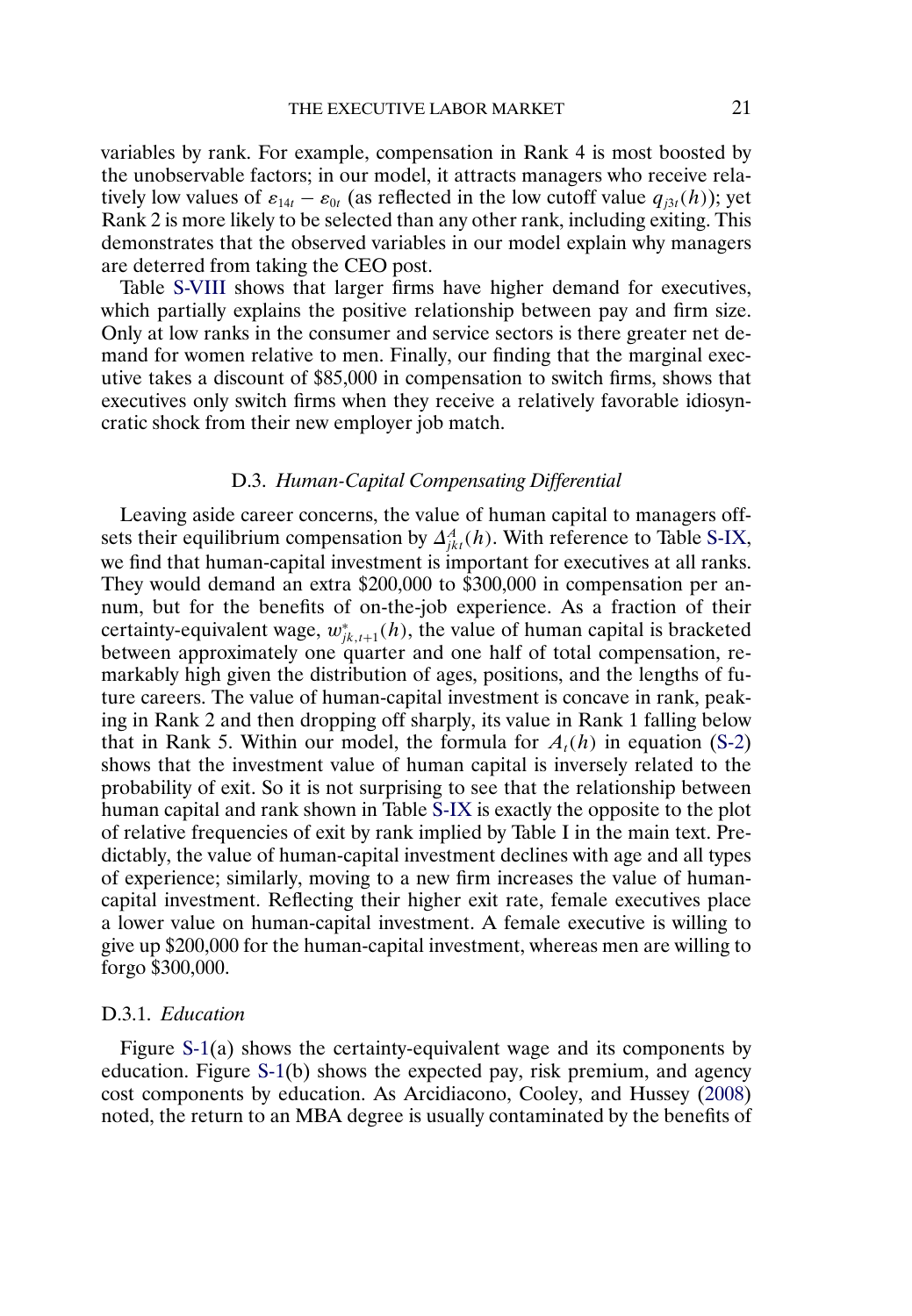<span id="page-21-0"></span>

|                          | TABLE S-VIII<br>COMPENSATION FOR MARKET DEMAND VERSUS EXIT <sup>a</sup> |           |          |            |            |            |          |            |            |          |          |             |  |  |
|--------------------------|-------------------------------------------------------------------------|-----------|----------|------------|------------|------------|----------|------------|------------|----------|----------|-------------|--|--|
| Variable                 | Constant                                                                | Age- $50$ | Tenure   | Exec. Exp. | <b>NBE</b> | <b>NAE</b> | Female   | No College | <b>MBA</b> | MS       | PhD      |             |  |  |
| Constant                 | $-0.569$                                                                | $-0.003$  | $-0.007$ | 0.002      | $-0.003$   | $-0.010$   | 0.069    | 0.036      | 0.010      | $-0.009$ | 0.014    |             |  |  |
|                          | (0.013)                                                                 | (0.001)   | (0.001)  | (0.000)    | (0.003)    | (0.001)    | (0.014)  | (0.003)    | (0.003)    | (0.002)  | (0.003)  |             |  |  |
| Rank 1                   | $-0.151$                                                                |           |          |            |            |            | $-0.219$ |            |            |          | $-0.058$ |             |  |  |
|                          | (0.013)                                                                 |           |          |            |            |            | (0.013)  |            |            |          | (0.002)  | $G - L$     |  |  |
| Rank 2                   | 0.022                                                                   |           |          |            |            |            | $-0.181$ |            |            |          | $-0.058$ |             |  |  |
|                          | (0.013)                                                                 |           |          |            |            |            | (0.013)  |            |            |          | (0.002)  | <b>GAYL</b> |  |  |
| Rank 3                   | 0.019                                                                   |           |          |            |            |            | $-0.050$ |            |            |          | $-0.058$ |             |  |  |
|                          | (0.013)                                                                 |           |          |            |            |            | (0.013)  |            |            |          | (0.002)  | Ę,          |  |  |
| Rank 4                   | 0.182                                                                   |           |          |            |            |            |          |            |            |          | $-0.058$ | Ļ.          |  |  |
|                          | (0.013)                                                                 |           |          |            |            |            |          |            |            |          | (0.002)  | 8           |  |  |
| <b>Industrial Sector</b> |                                                                         |           |          |            |            |            |          |            |            |          |          | ĽАN,        |  |  |
| Primary                  | 0.048                                                                   | 0.002     | 0.004    | $-0.003$   | 0.001      | 0.006      | $-0.124$ | $-0.029$   | $-0.006$   | 0.019    | 0.032    |             |  |  |
|                          | (0.010)                                                                 | (0.001)   | (0.001)  | (0.000)    | (0.002)    | (0.001)    | (0.012)  | (0.003)    | (0.003)    | (0.002)  | (0.002)  |             |  |  |
| Service                  | $-0.006$                                                                | $-0.002$  | 0.001    | $-0.001$   | 0.004      | $-0.001$   | $-0.045$ | $-0.011$   | 0.003      | 0.042    | 0.021    | <b>AND</b>  |  |  |
|                          | (0.010)                                                                 | (0.001)   | (0.001)  | (0.000)    | (0.002)    | (0.001)    | (0.012)  | (0.003)    | (0.003)    | (0.002)  | (0.002)  | R.          |  |  |
| Firm Size                |                                                                         |           |          |            |            |            |          |            |            |          |          | P.          |  |  |
| Medium                   | 0.032                                                                   | 0.001     | 0.002    | $-0.002$   | $-0.010$   | 0.000      | 0.029    | $-0.010$   | 0.003      | $-0.022$ | 0.011    |             |  |  |
|                          | (0.010)                                                                 | (0.001)   | (0.001)  | (0.000)    | (0.002)    | (0.001)    | (0.012)  | (0.003)    | (0.003)    | (0.002)  | (0.002)  | TTIM        |  |  |
| Large                    | 0.170                                                                   | 0.005     | 0.000    | $-0.004$   | $-0.020$   | 0.003      | $-0.003$ | $-0.046$   | 0.022      | $-0.033$ | 0.011    | EК          |  |  |
|                          | (0.010)                                                                 | (0.001)   | (0.001)  | (0.000)    | (0.002)    | (0.001)    | (0.012)  | (0.003)    | (0.003)    | (0.002)  | (0.002)  |             |  |  |
| Turnover                 |                                                                         |           |          |            |            |            |          |            |            |          |          |             |  |  |
| New Employer             | $-0.085$                                                                | 0.000     | $-0.013$ | 0.003      | $-0.007$   | $-0.010$   | $-0.006$ | $-0.012$   | 0.007      | $-0.006$ | $-0.019$ |             |  |  |
|                          | (0.008)                                                                 | (0.000)   | (0.001)  | (0.000)    | (0.002)    | (0.001)    | (0.010)  | (0.002)    | (0.002)    | (0.002)  | (0.002)  |             |  |  |

aCompensation is measured in millions of 2006 US\$; Standard error in parentheses; Tenure and Executive Experience (Exec. Exp.) are measured in years; NBE (NAE) is the number of times the executive changed firms before (after) becoming one of the ranks in our sample. Execdir is equal to 1 if the executive is on the board and zero otherwise.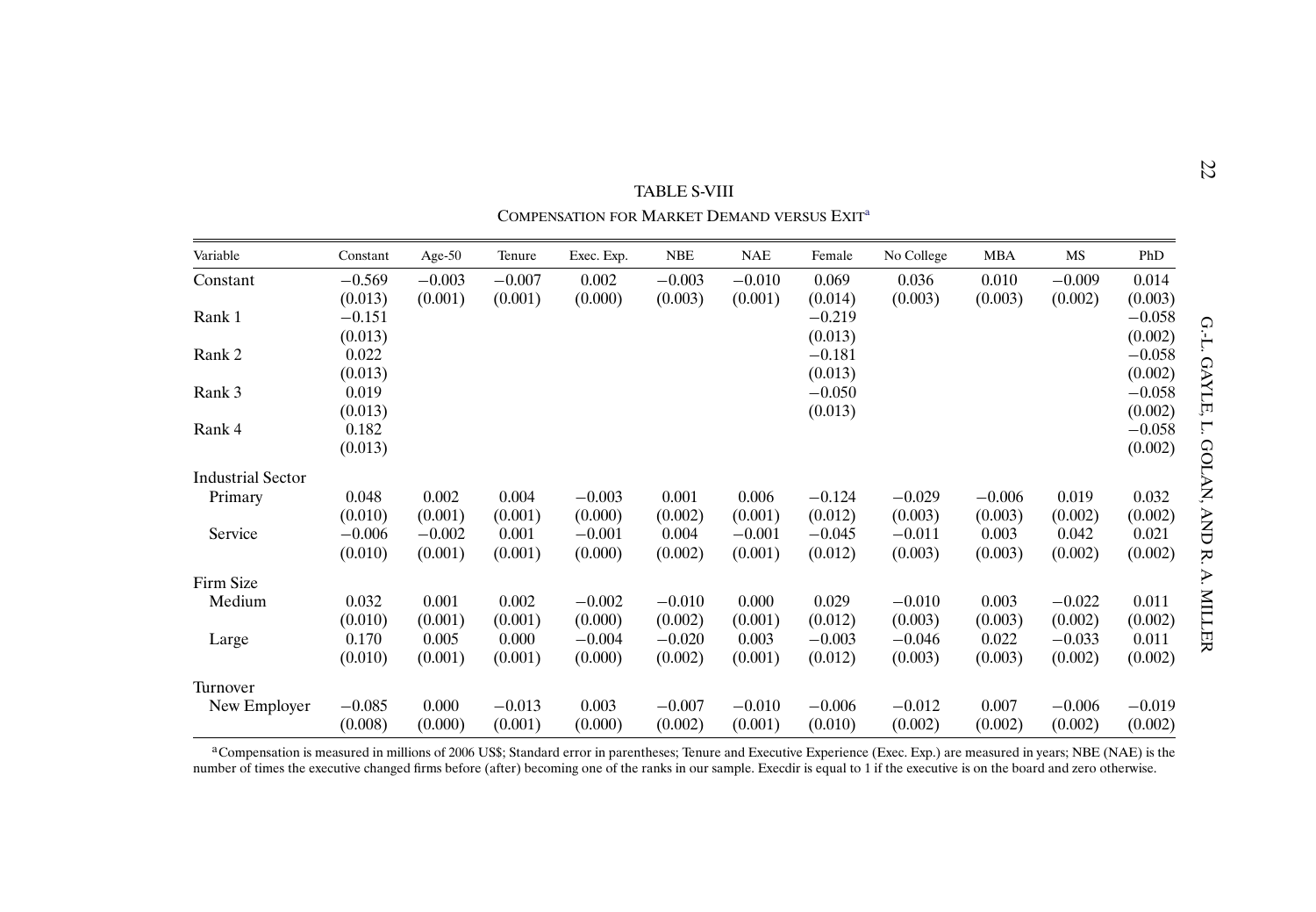<span id="page-22-0"></span>

| Variable     | Constant  | Age- $50$ | Exec. Exp. | <b>NBE</b> | <b>NAE</b> | Female   | No College | <b>MBA</b> | MS        | PhD       |
|--------------|-----------|-----------|------------|------------|------------|----------|------------|------------|-----------|-----------|
| Constant     | $-0.2278$ | 0.0013    | 0.0014     | 0.0058     | 0.0050     | 0.0182   | $-0.0090$  | $-0.0100$  | 0.0055    | $-0.0043$ |
|              | (0.0002)  | (0.0005)  | (0.0006)   | (0.0001)   | (0.0001)   | (0.0003) | (0.0002)   | (0.0002)   | (0.0002)  | (0.0002)  |
| Rank 1       | 0.0237    |           |            | 0.0001     | 0.0003     | 0.0033   | $-0.0015$  | 0.0003     | $-0.0006$ | 0.0002    |
|              | (0.0005)  |           |            | (0.0001)   | (0.0001)   | (0.0006) | (0.0003)   | (0.0002)   | (0.0003)  | (0.0003)  |
| Rank 2       | $-0.0632$ |           |            | 0.0006     | 0.0007     | 0.0017   | $-0.0003$  | $-0.0005$  | 0.0007    | $-0.0012$ |
|              | (0.0005)  |           |            | (0.0001)   | (0.0001)   | (0.0006) | (0.0003)   | (0.0003)   | (0.0003)  | (0.0003)  |
| Rank 3       | $-0.0372$ |           |            | 0.0012     | 0.0012     | 0.0070   | $-0.0027$  | $-0.0010$  | 0.0002    | $-0.0002$ |
|              | (0.0005)  |           |            | (0.0001)   | (0.0001)   | (0.0006) | (0.0003)   | (0.0003)   | (0.0003)  | (0.0003)  |
| Rank 4       | $-0.0062$ |           |            | 0.0005     | 0.0005     | 0.0026   | $-0.0016$  | $-0.0006$  | $-0.0001$ | 0.0001    |
|              | (0.0005)  |           |            | (0.0001)   | (0.0001)   | (0.0006) | (0.0003)   | (0.0003)   | (0.0003)  | (0.0003)  |
| Turnover     |           |           |            |            |            |          |            |            |           |           |
| New Employer | $-0.0132$ |           |            | 0.0006     | 0.0006     | 0.0036   | $-0.0014$  | $-0.0005$  | 0.0002    | $-0.0003$ |
|              | (0.0005)  |           |            | (0.0001)   | (0.0001)   | (0.0006) | (0.0003)   | (0.0003)   | (0.0003)  | (0.0003)  |

TABLE S-IXVALUE OF HUMAN-CAPITAL INVESTMENT<sup>a</sup>

aCompensation is measured in millions of 2006 US\$; Standard error in parentheses; Tenure and Executive Experience (Exec. Exp.) are measured in years; NBE (NAE) is the number of times the executive changed firms before (after) becoming one of the ranks in our sample. Execdir is equal to 1 if the executive is on the board and zero otherwise.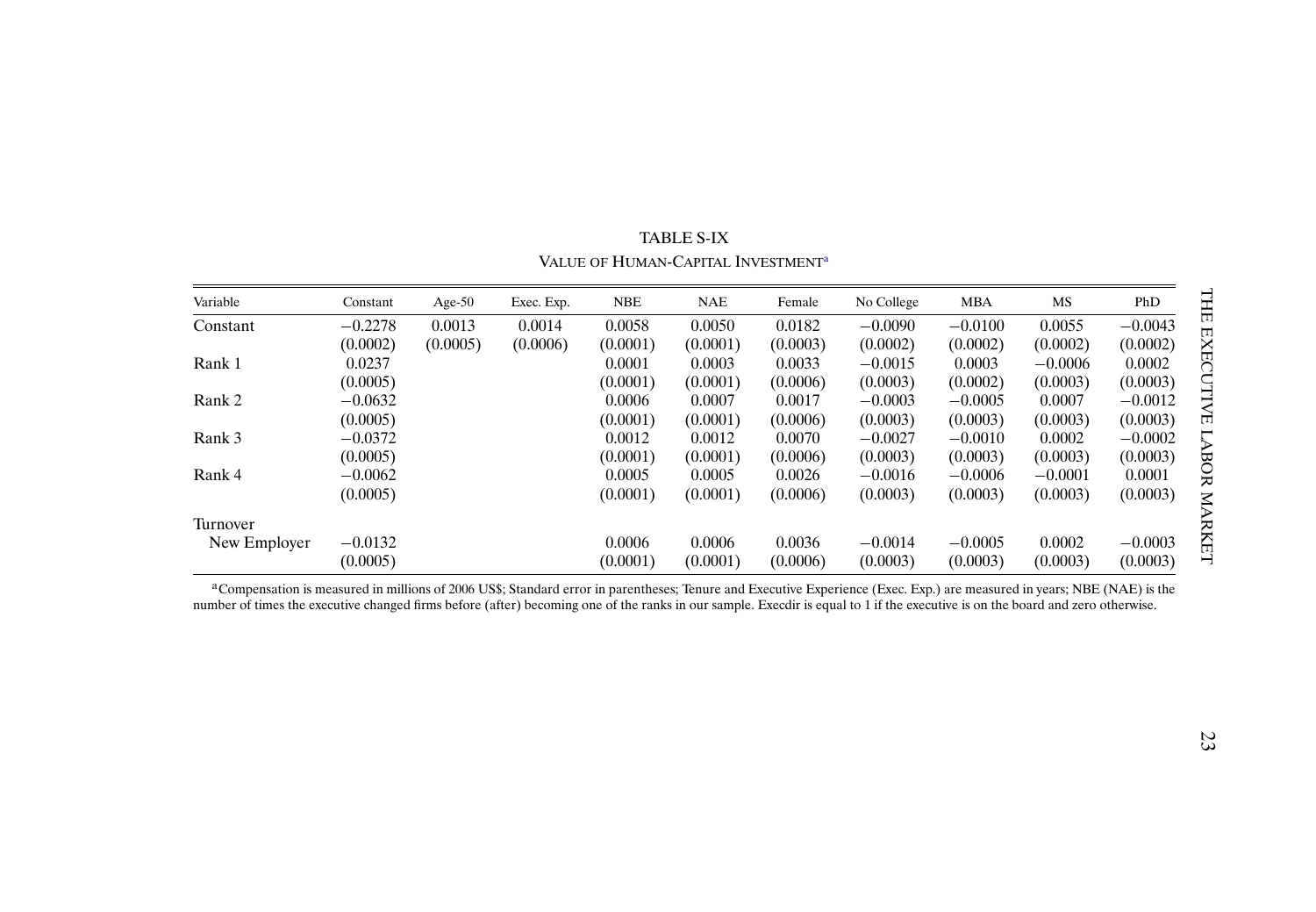<span id="page-23-0"></span>

FIGURE S-1.—Education pay decomposition. (a) Decomposition of Certainty equivalent pay, (b) agency cost.

previous work experience, a requirement of many MBA programs. Our study does, however, shed light on the long-term benefits of a general business education versus a more specialized degree. We find MBA degree holders have a lower marginal productivity than graduates with a PhD or another specialized degree. An executive with a PhD has a higher non–executive-market outside option relative to the nonpecuniary benefits of executive work, and higher certainty-equivalent compensation than an executive with an MBA. This implies that the MBA graduate has more implicit incentives and hence requires less explicit incentives and current compensation, which translates to a higher